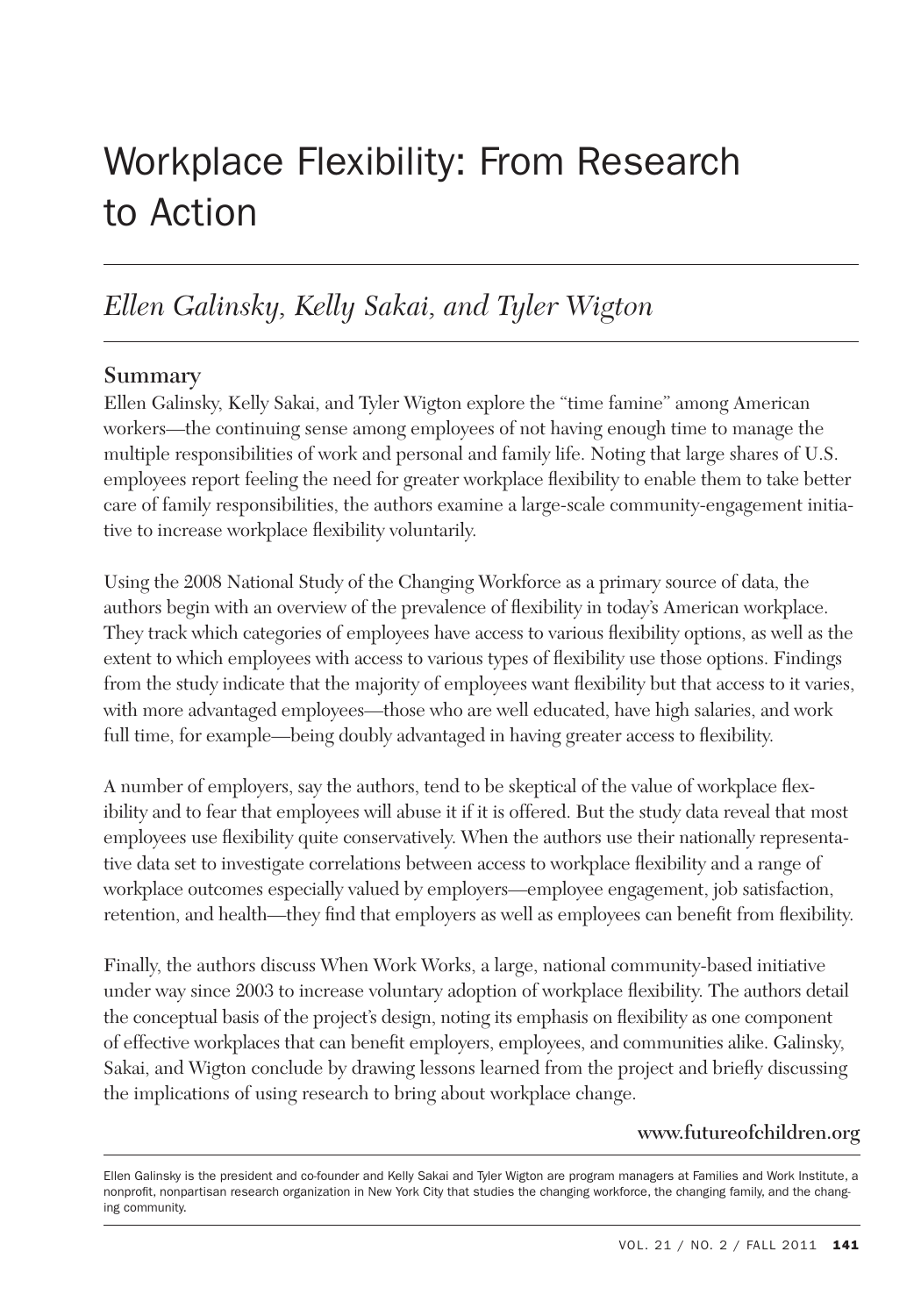The recurrent feeling of so many<br>
American employees that there<br>
simply are not enough hours in<br>
the day has been called many<br>
things, but one phrase—a "time<br>
famine"—captures the feeling especially well.<sup>1</sup> American employees that there simply are not enough hours in the day has been called many things, but one phrase—a "time

Employees experience the time famine in different ways (figure 1). Women, in particular, feel the effects of the time squeeze on their psychological well-being.<sup>2</sup> Almost all employee groups of parents feel that they have insufficient time with their children. Employed fathers and mothers, for example, feel similarly deprived of time with their children. Differences begin to appear in other areas of time deprivation. Parents, full-time employees, more highly educated employees, managers and professionals, higher paid, and younger employees are the most likely to feel deprived of time with their husbands, wives, or partners. The gap between parents (73 percent) and nonparents (52 percent) in that respect is particularly striking. The disparity between parents (72 percent) and nonparents (50 percent) is similarly large when it comes to feeling deprived of time for themselves. Women, full-time employees, managers and professionals, unionized employees, salaried employees, employees living with a spouse or partner, employees making between \$25,000 and \$39,999 annually, and more highly educated employees are the most likely to feel starved for time to spend on themselves.

In recent years, researchers have focused their attention on the effect of the time strain on women. Women, particularly mothers, face challenges in the workplace that men and childless women are less likely to experience. Workplace evaluations, for example, seem to hold mothers to higher standards (in terms of commitment to work, punctuality, and competence) than they hold their childless counterparts.3

## **Access to Workplace Flexibility**

A logical remedy to employees' sensation of being famished for time is workplace flexibility —allowing employees to have flexible work



Figure 1. Feelings of a "Time Famine" among Wage and Salaried Employees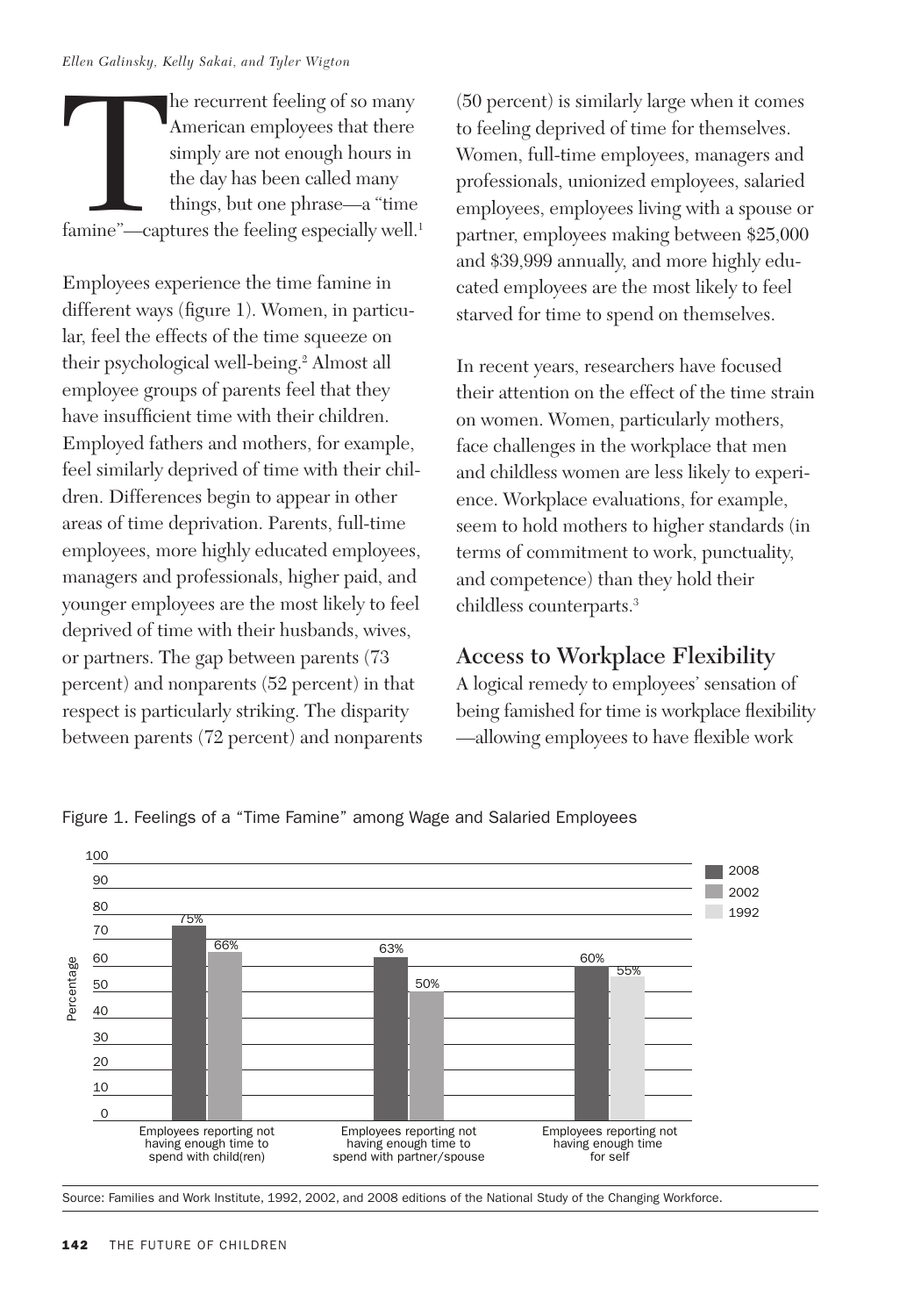#### National Study of the Changing **Workforce**

The primary source of data for this article is Families and Work Institute's National Study of the Changing Workforce (NSCW), a comprehensive, nationally representative, ongoing study of American employees' lives on and off the job. Originally conducted as the U.S. Department of Labor's Quality of Employment Survey (QES), it was discontinued in 1977. It was then adopted by Families and Work Institute in 1992 and continues to be conducted every five to six years.

schedules that enable them to better manage work and personal or family life. According to the latest (2008) edition of Families and Work Institute's ongoing nationally representative study, the National Study of the Changing Workforce (NSCW), a large majority of employees—87 percent—report that having workplace flexibility would be "extremely" or "very" important if they were looking for a new job. Employee access to such flexibility, however, is limited, and even when employees do have access, they may worry about using the offered flexibility—often for good reasons, as several studies show.

Jennifer Glass, for example, found that mothers who used flexibility policies offered by their employer experienced wage depression, missed promotions, and other negative consequences, even when the policies used were employer-sanctioned. The long-term effect of flexibility policies on mothers' wages depended on the type of flexibility used, the occupation, and continuity with the employer.4 Similarly, Michael Judiesch and Karen Lyness studied 11,815 managers and found that those who took leaves were more likely to receive smaller salary increases and negative performance evaluations, and less likely to be

#### Technical Background on the National Study of the Changing **Workforce**

Primary sources to inform this article were the Families and Work Institute's 1992, 1997, 2002, and 2008 National Study of the Changing Workforce (NSCW) surveys. The NSCW builds directly on the 1977 Quality of Employment Survey (QES) conducted by the Institute for Social Research at the University of Michigan with funding from the U.S. Department of Labor. Both the NSCW and QES are based on random samples of the U.S. workforce.

Total samples of the NSCW include wage and salaried employees who work for someone else, independent self-employed workers who do not employ anyone else, and small business owners who do employ others. The overall sample size of the 2008 NSCW is 3,502; this article, however, is based on 2,769 wage and salaried employees. All NSCW samples are adjusted to (that is, weighted to) reflect recent U.S. Bureau of the Census statistics on the total U.S. population to adjust for any sampling bias that might have occurred. The response rates for all NSCW surveys are above 50 percent, applying the conservative method of calculation recommended by the American Association for Public Opinion Research. In 2008 the response rate was 54.6 percent and the completion rate was 99 percent. The estimated maximum sampling error for the total wage and salaried sample is approximately plus or minus 1 percent.

promoted. They did not find gender differences in the penalties for leaves of absence.<sup>5</sup> In addition, a study by Scott Schieman and Paul Glavin found that increased use of flexibility can lead to "work-home blurring."6 Because workers were available to their employers anytime, anywhere, they reported "receiving work-related contact outside of normal work hours" and found themselves working during designated family time.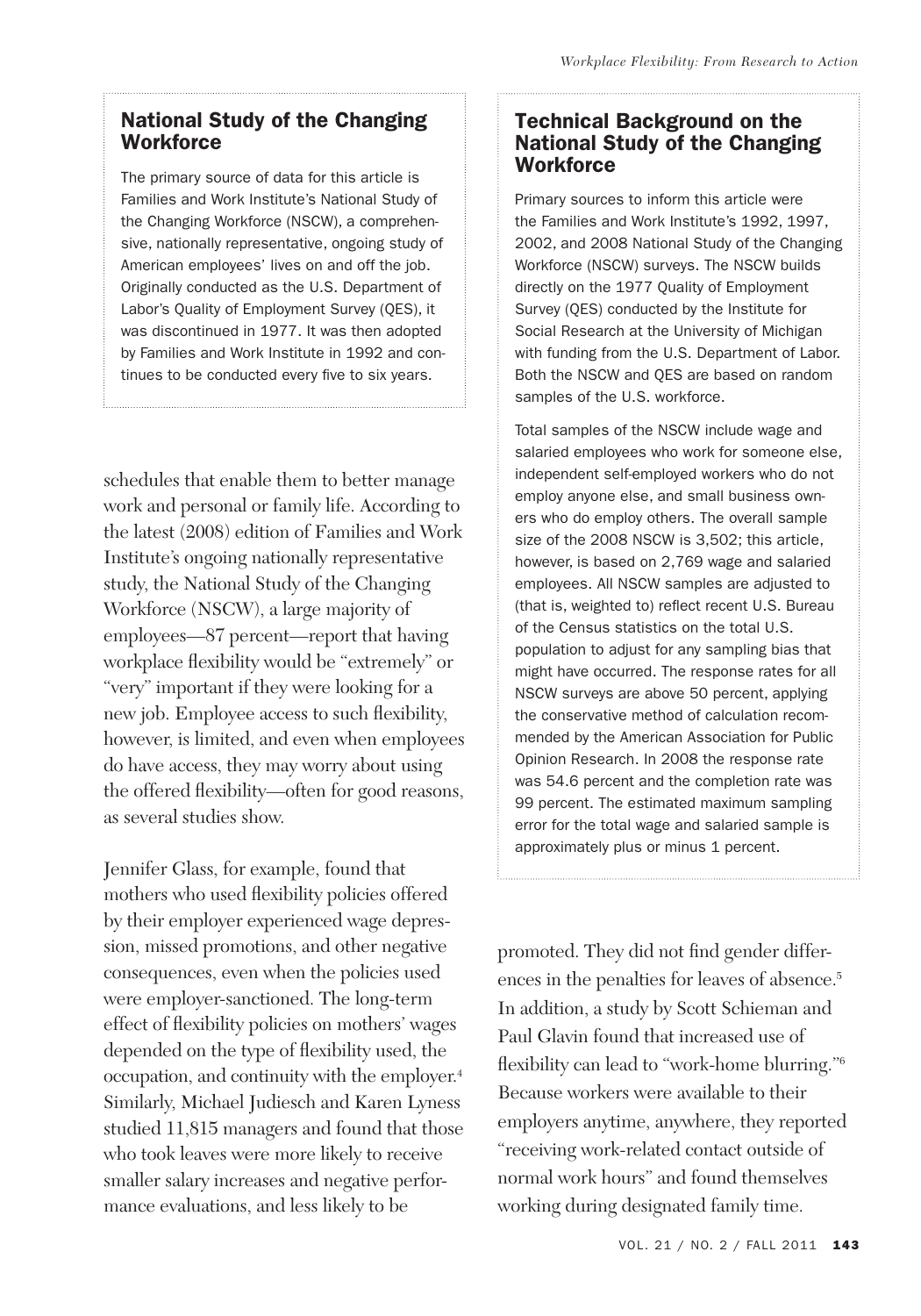#### Table 1. Access to Flexibility among All Employees

| <b>Type of flexibility</b>                                                                                                                        | Percentage of<br>employees with access |
|---------------------------------------------------------------------------------------------------------------------------------------------------|----------------------------------------|
| Choices in Managing Time                                                                                                                          |                                        |
| Allowed complete or a lot of control over their work schedule                                                                                     | 37                                     |
| It is very true that their schedule or shift meets their needs                                                                                    | 62                                     |
| <b>Flextime and Flexplace</b>                                                                                                                     |                                        |
| Allowed traditional flextime (can choose own start and end schedules)                                                                             | 45                                     |
| Allowed daily flextime (able to make short-notice schedule changes)                                                                               | 84                                     |
| Allowed to work compressed workweek some of the time                                                                                              | 36                                     |
| Allowed to work some regular paid hours at home                                                                                                   | 16                                     |
| <b>Reduced Time</b>                                                                                                                               |                                        |
| Full-timers who could arrange to work part time in their current position if desired                                                              | 37                                     |
| Part-timers who could arrange to work full time in their current position if desired                                                              | 92                                     |
| Could arrange to work part year                                                                                                                   | 23                                     |
| Time Off                                                                                                                                          |                                        |
| It's not hard at all to take time off during the workday for personal or family matters                                                           | 35                                     |
| Receive at least five paid days for personal illness a year                                                                                       | 62                                     |
| Receive at least five paid days for sick child(ren) a year                                                                                        | 48                                     |
| Able to take time off for elder care without fear of losing income                                                                                | 53                                     |
| Able to take time off for elder care without fear of losing job                                                                                   | 70                                     |
| Have paid vacation days                                                                                                                           | 78                                     |
| Average days of annual paid vacation days allowed                                                                                                 | 15                                     |
| Receive paid holidays                                                                                                                             | 77                                     |
| Able to volunteer during work time without losing pay                                                                                             | 32                                     |
| New mothers (with children under the age of six) with access to parenting leave                                                                   | 99                                     |
| New mothers (with children under the age of six) with access to parenting leave with partial or full pay                                          | 48                                     |
| New fathers (with children under the age of six) with access to parenting leave                                                                   | 94                                     |
| New fathers (with children under the age of six) with access to parenting leave with partial or full pay                                          | 56                                     |
| <b>Culture of Flexibility</b>                                                                                                                     |                                        |
| Strongly or somewhat disagree that they have to choose between advancing in their jobs or devoting<br>attention to their family or personal lives | 58                                     |
| Strongly or somewhat disagree that employees who ask for flexibility are less likely to get ahead in<br>their jobs or careers                     | 61                                     |
| Supervisor support (summary of five questions on a scale from $1=$ low to $4=$ high)                                                              | 3                                      |

The 2008 edition of the NSCW investigated, for the first time, workers' access to, use of, and demand for flexibility. The 2008 survey explored twenty-eight different aspects of workplace flexibility, which can be grouped into five categories (the categories are aligned with the labels used by business leaders). The first category, Choices in Managing Time, includes feeling control over one's schedule and agreeing that the schedule or shift meets

one's needs. The second, Flextime and Flexplace, includes traditional flexibility (control over when the workday begins and ends), daily flexibility (short-notice schedule changes), compressed workweeks, and working at home. Reduced Time, the third category, includes, for full-timers, being able to work part time in their current position, and, for part-timers, being able to work full time in their current position, as well as to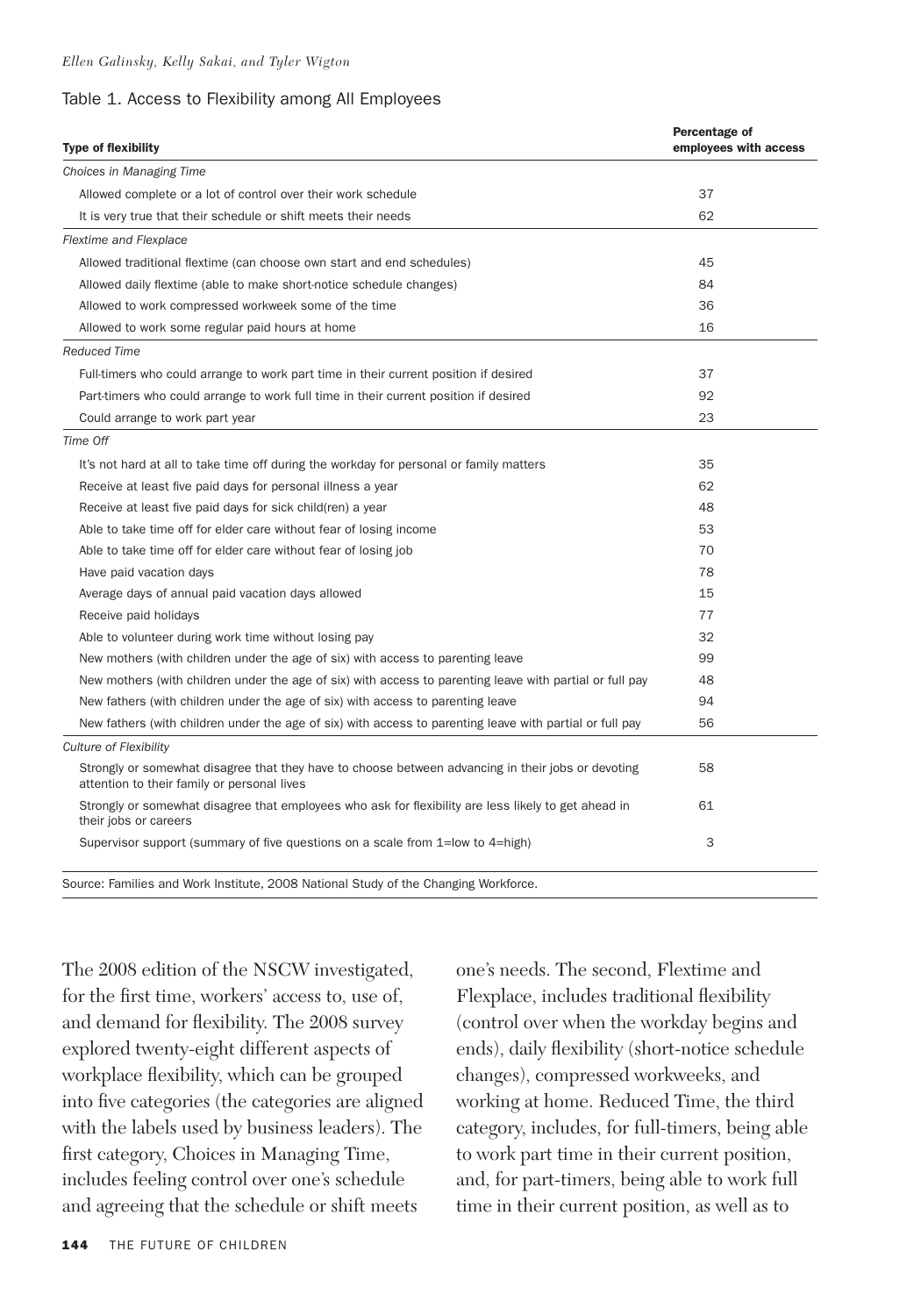work part year. The fourth option, Time Off, includes being able, without difficulty, to take time for personal or family matters, at least five paid days off for personal illness, at least five paid days off to care for sick children, time off for elder care without fear of losing one's job, paid vacation time, paid holiday time off, time off for volunteering without the loss of pay, and maternity and paternity leave. The final category, Culture of Flexibility, includes not having to choose between advancement and devoting attention to family life, not jeopardizing advancement by asking for flexibility, and having overall supervisor support when work-life issues arise. Table 1 presents an overview of how many employees have access to each of these five types of flexibility.

In the following subsections we break down the overall employee responses from the 2008 NSCW, making comparisons within the following employee groups: men and women; parent and nonparents; employees of different ages—Generation Y (born between 1980 and 1995), Generation X (born between 1966 and 1979), Baby Boomers (born between 1946 and 1965), and Matures (born between 1922 and 1945); employees with different levels of education (high school or less, some postsecondary education, four-year college degree or more); employees with full- and part-time jobs; employees from different industries (goods-producing and service industries); employees who are managerial and professional and those who are not; unionized and nonunionized employees; hourly and salaried employees; employees who are married or living with spouse or partner and those who are not; and employees from various annual wage groups (less than \$25,000, \$25,000–\$39,999, \$40,000– \$64,999, and \$65,000 and more).7

#### **Choices in Managing Time**

Only 37 percent of employees overall report having "complete" or "a lot" of control over their work schedules. Perhaps surprisingly, no differences exist between the responses of men and women and between the responses of parents and nonparents in schedule control, but there are differences among other groups. Older employees, more educated employees, part-time employees, employees working in the service sector, nonunionized employees, managers and professionals, and those with higher wages report having the greatest schedule control.

Employees are more likely to feel that their schedule or shift meets their needs (62 percent) than they are to feel that they have control over their schedule (37 percent). Age matters here. Matures (76 percent) clearly experience a better fit in their schedule or shifts than Generation Y employees (56 percent), as do managerial employees, nonunion employees, and those living in a couple relationship.

#### **Flextime and Flexplace**

Overall, 45 percent of employees report having access to traditional flextime, defined as being able to choose one's own starting and ending times for work. Men (48 percent) are more likely to have access to traditional flextime than women  $(41$  percent), as are more highly educated employees. Those with a college degree or higher have much greater access (57 percent) than those with a high school degree or less (37 percent). Employees working in the service sector, salaried employees, employees in managerial positions, and employees with higher wages have greater access to traditional flextime than other groups, but the gap in access is particularly large between nonunionized (49 percent) and unionized employees (27 percent).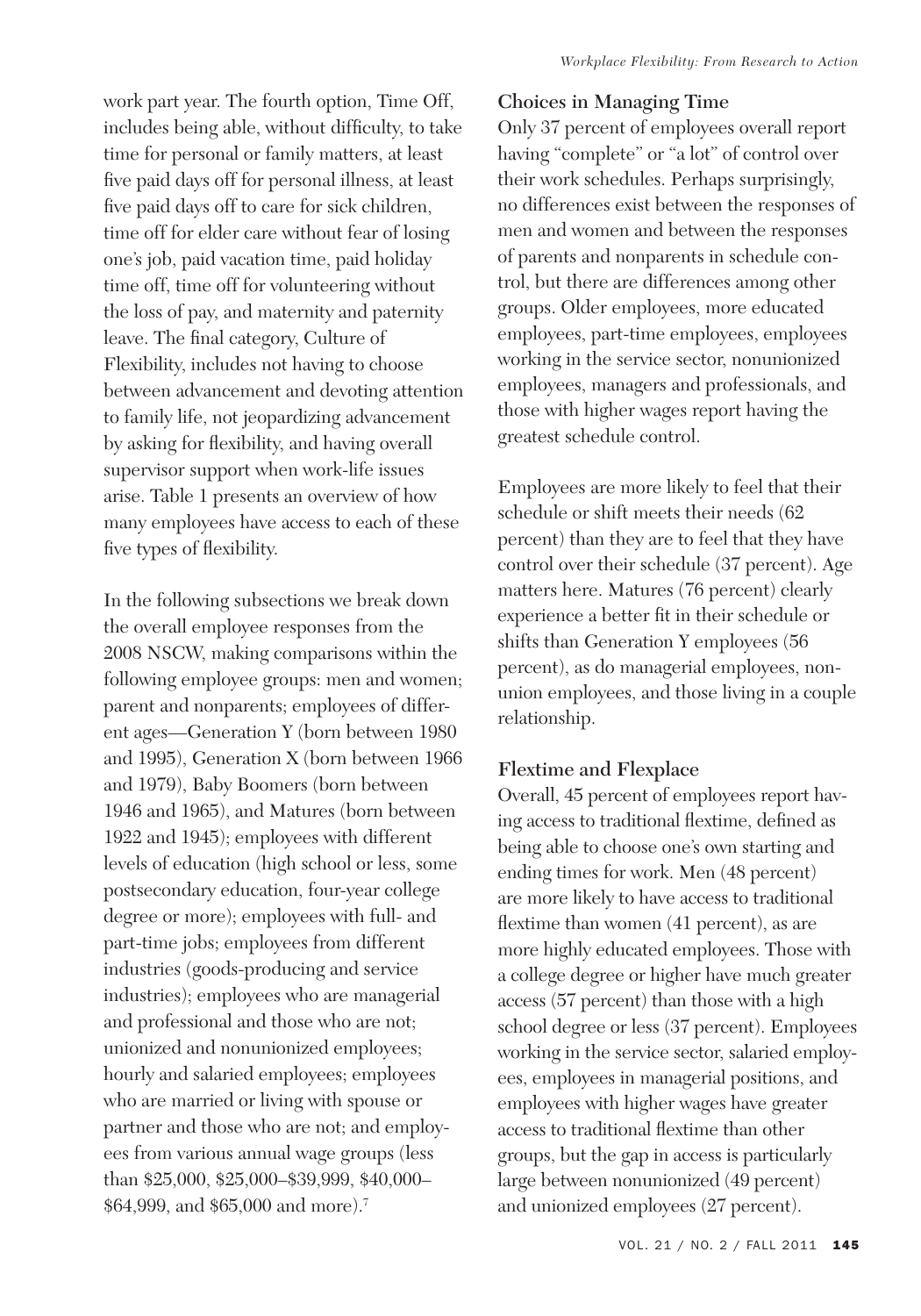#### *Ellen Galinsky, Kelly Sakai, and Tyler Wigton*

A far smaller share of employees (16 percent) is allowed the option of flexplace, defined as working some regularly scheduled paid hours at home. Men, older employees, more highly educated employees, full-timers, employees in the service sector, managers, nonunion employees, salaried employees, those living with their spouse or partners, and those with the highest wages are the most likely to have access to flexplace. Particularly large is the gap between employees with the highest wages (41 percent) and those with the lowest (4 percent).

In addition to asking about traditional flextime and flexplace, the 2008 NSCW asked employees whether they can make changes to their starting and quitting times when last-minute problems arise and found that 84 percent had such access. The groups with the most access to this short-notice daily flexibility are managers, nonunionized employees, salaried employees, better-educated employees, and higher-income employees. Certainly, education affects the kind of jobs that employees have—and certain jobs lend themselves more easily to flexibility than others—but, as becomes clear when we discuss other types of flexibility, less advantaged employees are also less advantaged in having access to workplace flexibility in many respects, although they may in fact have the greatest need for it. Experience at Families and Work Institute reveals that more jobs lend themselves to flexibility than employers might initially imagine.

Compressed workweeks are defined as working a full-time schedule, but shifting some of those hours into longer days to be able to take more time off on other days—such as being able to work four ten-hour days a week instead of five eight-hour days or for all or part of the year. Some employers

allow compressed workweeks during the summer months, calling them "summer hours." Thirty-six percent of the total workforce reports having access to compressed workweeks. The only difference in access is between nonunionized and unionized employees (37 percent and 31 percent, respectively).

#### **Reduced Time**

In investigating access to reduced time, the 2008 NSCW asked part-timers whether they believe they could work full time in their same position and full-timers whether they believe they could work part time in their position if they wished to. The question raises a variety of constraints, including whether employees could afford such changes in workload and time commitments. Only 37 percent of the full-time employees (who make up 82 percent of the study sample) report that they could arrange to reduce their hours to part time in their same position, if they wanted to, with women (41 percent) more likely than men (34 percent) to feel this way. Overall, because part-time jobs are more likely to be filled by women (63 percent) than men (37 percent), it may not be surprising that women might also take jobs where reducing their time is a possibility.

Part-time work is sometimes referred to as a part-time ghetto from which escape is difficult. But according to the 2008 NSCW survey, 92 percent of the part-time employees (who make up 18 percent of the study group) report that they can move into a full-time schedule and maintain their current position if they want to.

The 2008 NSCW also asked full-time employees if they would prefer to work a part-time schedule, and part-time employees if they would prefer a full-time schedule. A greater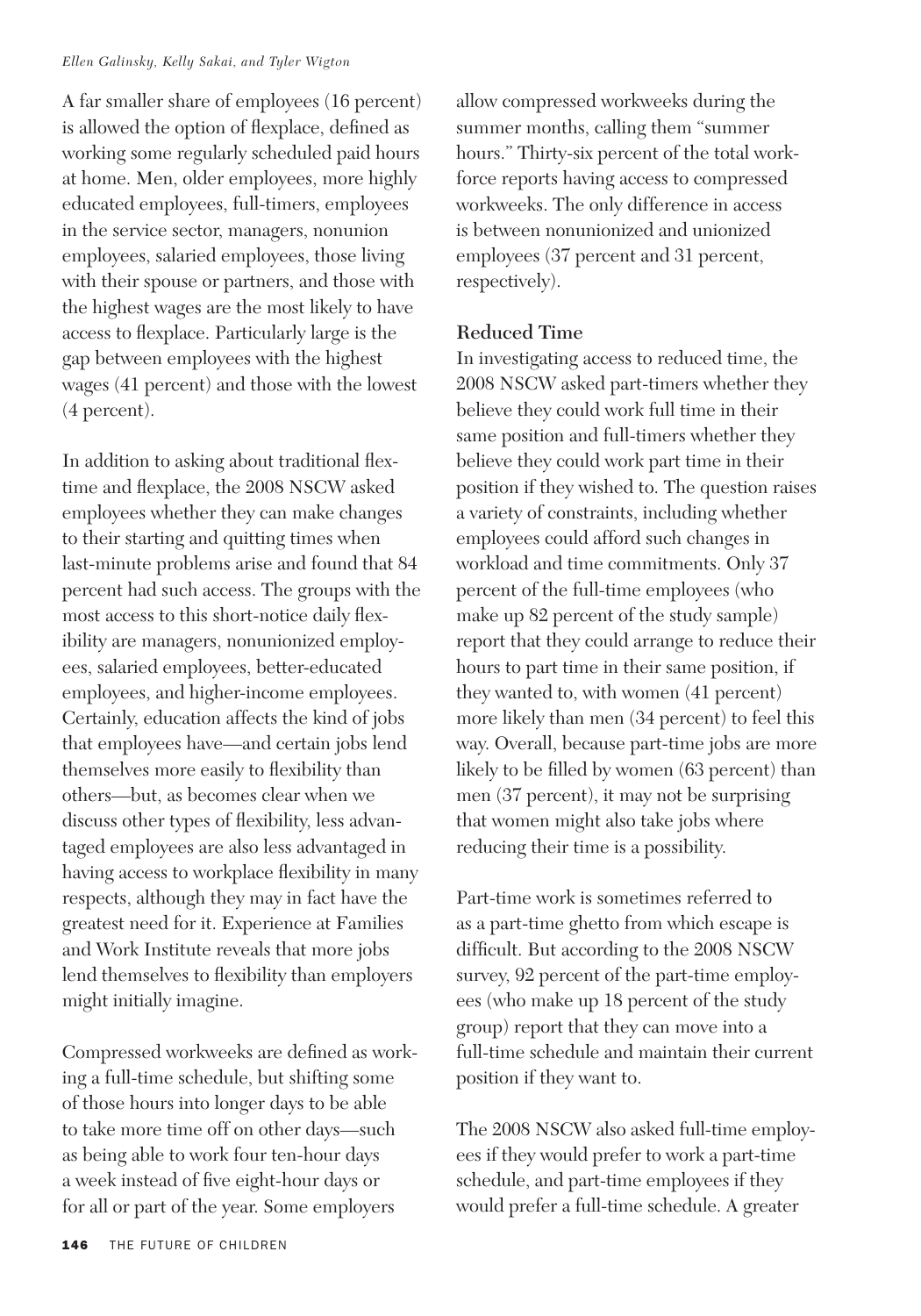*As becomes clear when we discuss other types of flexibility, less advantaged employees are also less advantaged in having access to workplace flexibility in many respects, although they may in fact have the greatest need for it.*

share of part-time employees (37 percent) report an interest in working a full-time schedule than vice versa (20 percent). With 37 percent of part-time employees wanting to move to a full-time schedule and more than nine in ten reporting being able to do so, it is unclear why more part-timers don't increase their hours. Obviously, other factors must explain this discrepancy. Interestingly, data from Families and Work Institute's most recent nationally representative study of employers, the 2008 National Study of Employers, show that 44 percent of employers allow at least some of their employees to move back and forth between full- and parttime positions while remaining at their same level.8 Thus employees may also be more optimistic about being able to make these changes than employers are.

In exploring access to part-year work, the 2008 NSCW asked whether employees could arrange to work for only part of the year in their current job and found that 23 percent have such access. Part-time employees are more likely than full-time employees to be able to work part year (36 percent and 20

percent, respectively). Other employees who are most likely to be able to work part year are those in the service industry, hourly employees, employees not living with a spouse or partner, and employees in jobs with the lowest wages.

#### **Time Off**

Overall, 35 percent of employees report that it is "not at all hard" to take time off during the workday for personal or family matters. Mature employees (51 percent) have much greater access to this kind of flexibility than do Generation Y employees (29 percent). The kind of trust that permits time off during the day appears to be earned by a longer tenure in the workforce. Employees who live with a spouse or partner (38 percent) also have greater access to time off during the workday than those who do not (30 percent).

The 2008 NSCW asked employees who were providing elder care if they were able to take the time off they needed without fear of losing income as a result. Overall, 53 percent report being able to do so, with men, full-time employees, and those living with a spouse or partner having more access to this flexibility than their counterparts. Seventy percent of employees who have elder care responsibilities report being able to take time off to perform such care without fear of losing their job. Women and older employees report having the greatest such access.

Asked the extent to which their employers support their contributing to their communities by volunteering, 32 percent of employees report that they are able to volunteer during work time without losing pay. Three differences emerge among groups: men (36 percent) have greater access to paid leave for volunteering than women (28 percent), nonunion employees (35 percent) have more access than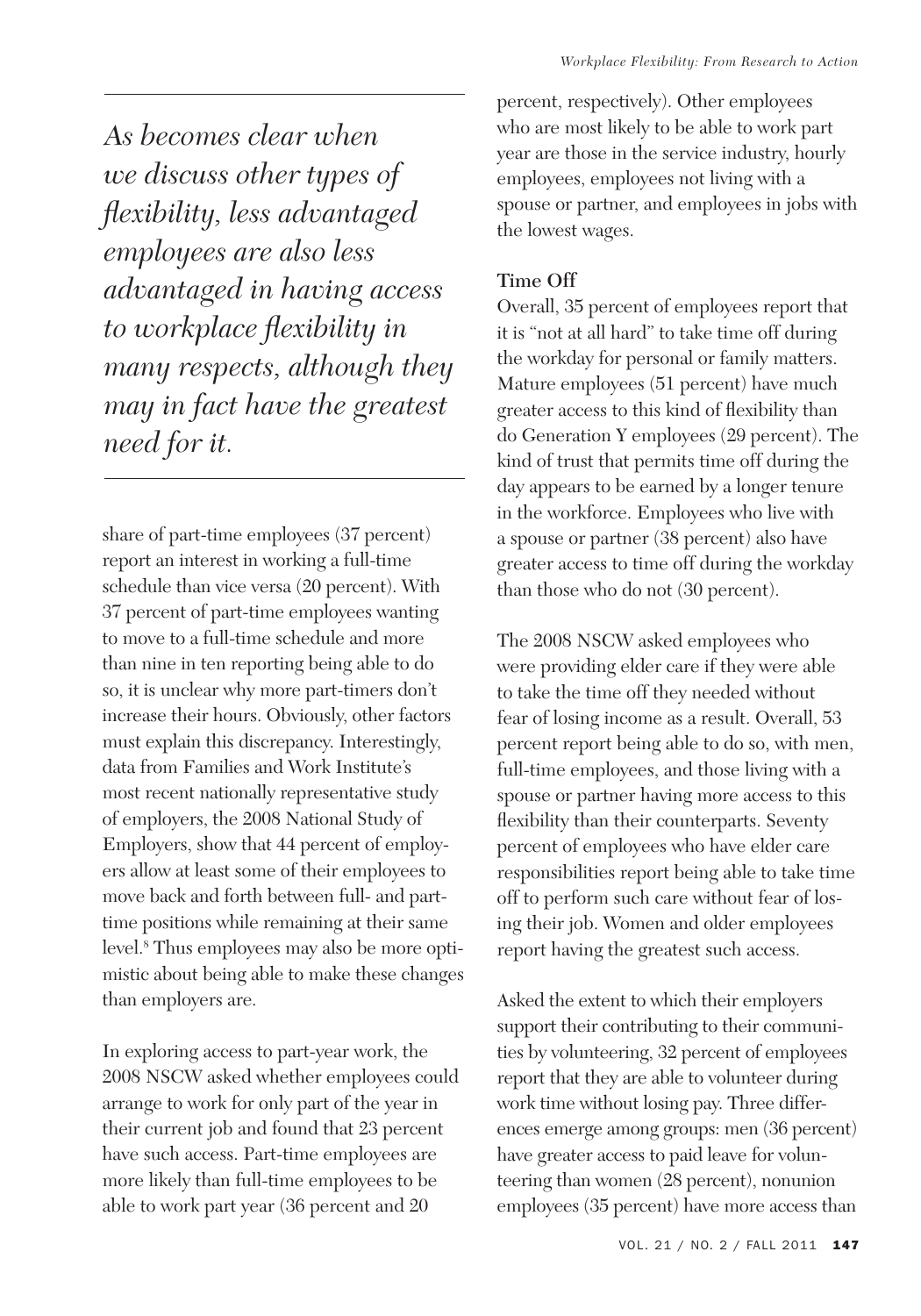unionized employees (19 percent), and salaried employees (42 percent) have more access than hourly employees (26 percent).

The 2008 NSCW also asked employees with a child under the age of six about their experiences in taking time off after birth or adoption (although these employees may not have worked for their current employers when the child was born). Nearly all women with children under the age of six (99 percent) report having access to some maternity leave, which could also include the time off for medical disability. The only significant differences in access are between full-time (100 percent) and part-time (95 percent) employees and between those in the service industries (100 percent) and the goodsproducing industries (92 percent). When asked whether either partial or full pay was provided during this leave, the share reporting access drops to 48 percent. Those most likely to receive pay during leave are bettereducated, full-time, and salaried employees and those who already have higher wages.

Men and women with children under the age of six have similar access to caregiving leave. Overall, 94 percent of fathers have some access to leave after the birth or adoption of a child. The only difference is between men who live with a spouse or partner (95 percent) and men who don't (76 percent). Overall, 56 percent of fathers report being given some pay during leave, with older, better-educated, and salaried employees and those with higher wages more likely to have access to payment during leave than others. It is likely, however, that men are using personal or vacation time for wages during caregiving leaves rather than paid paternity leave.

For the most common forms of paid time off, large differences exist among different groups of employees. For example, 62 percent of all employees report having at least five paid days off for personal illness, but the share of full-timers (68 percent) with access to paid sick time is much larger than the share of part-timers (37 percent). Parents (67 percent) are more likely to have paid sick time than nonparents (59 percent)—perhaps because parents look for jobs that provide this option. In addition, employees who are in the Baby Boomer generation, in service industries, salaried, living with their spouse or partner, and who have higher wages are the most likely to have paid sick time. One particular difference—that between union and nonunion employees—is interesting. Nonunionized employees have greater access to unpaid flexibility, but unionized employees have greater access to paid time off. For example, 72 percent of unionized employees have at least five paid sick days, compared with 60 percent of nonunionized employees.

More advantaged employees have the greatest access to paid sick days—only 55 percent of employees with a high school degree or less have access compared with 76 percent of college-educated employees. Managers and professionals, as well as employees with higher wages, are also more likely to have access to paid sick days than do less well-paid employees.

A smaller share of employees has at least five paid days for their children's illnesses (48 percent) than has such leave for their own illnesses (62 percent). The pattern of access is similar to that for paid sick time, with more highly educated employees, full-timers, employees in the service industries, managers and professionals, unionized employees, salaried employees, and higher wage earners having the greatest access.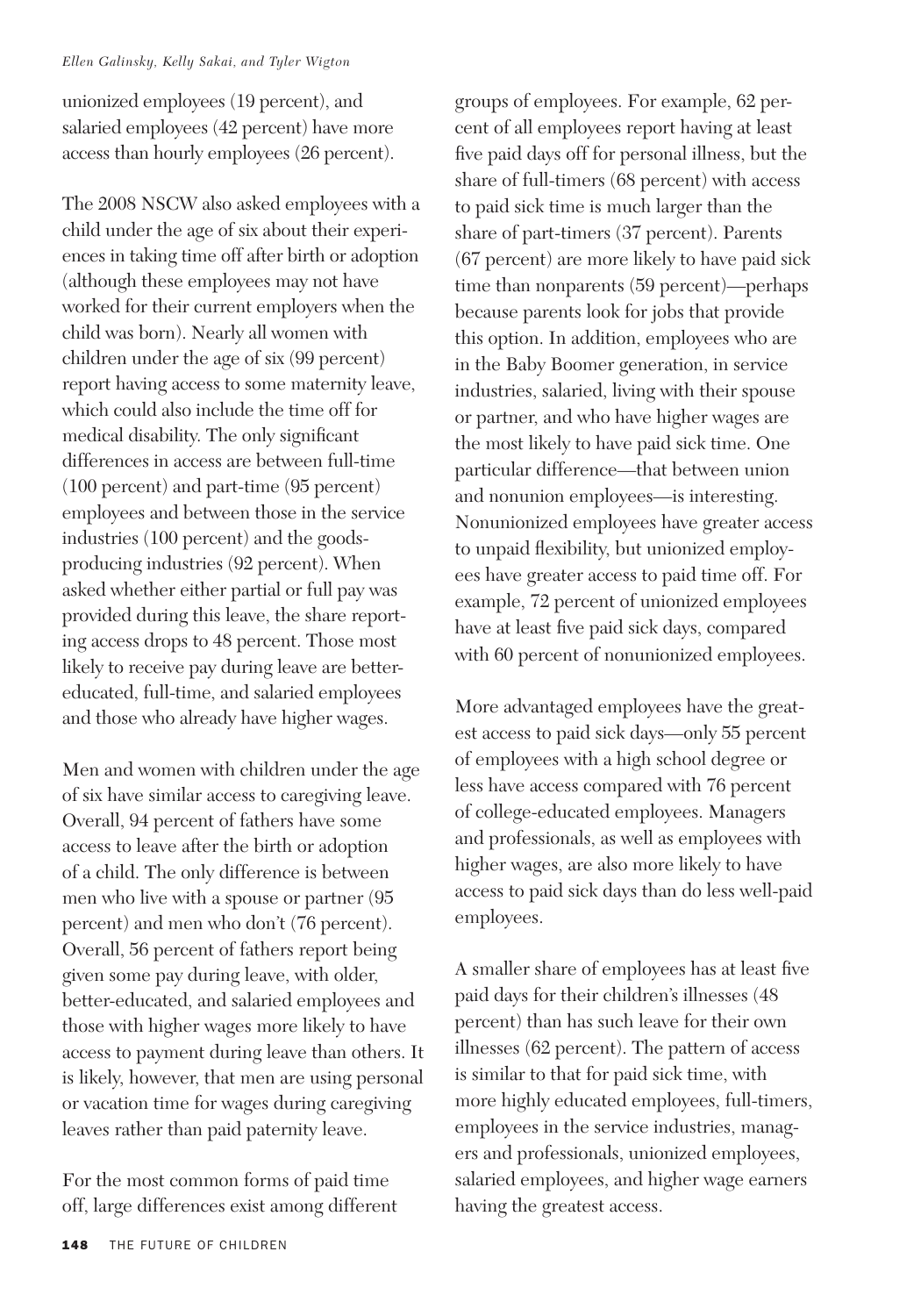Overall, 78 percent of employees have access to paid vacation days. Men (82 percent) have greater access than do women (73 percent). Employees in the middle years (Generation X and Baby Boomers) have greater access than those who are younger and older. Parents, better-educated employees, full-timers, managers and professionals, salaried employees, employees living with a spouse or partner, and higher wage earners have the greatest access.

On average, employees have 15.4 days of paid vacation time a year. As has been the pattern, more advantaged employees have access to longer vacations. As an example, the highestpaid employees average 18.9 vacation days, compared with 10.3 days for the lowest-paid employees.

Similarly, 77 percent of the workforce has access to paid holidays. Those most likely to have paid holidays are men, parents, bettereducated employees, full-timers, managers and professionals, salaried employees, employees living with their spouse or partner, and higher-wage employees.

#### **Culture of Flexibility**

Some employees who have access to flexibility believe that they would pay a price if they used it. To determine how widespread such views are, the 2008 NSCW investigated the extent to which employees think that they put their jobs in jeopardy if they use the flexibility they are offered.

Asked how strongly they agree or disagree with the statement that they have to choose between advancing in their jobs or devoting attention to their family or personal lives, 58 percent of employees disagree strongly or somewhat. Thus, about two in five employees feel that they must make a choice between work and family life. Interestingly, those least

likely to feel the need to make that choice are less well-educated employees, full-timers, and nonmanagers. In other words, the higher employees climb within their organizations, the more likely they are to believe that they have had to make tough choices.

Asked if they agree or disagree with the statement that employees who ask for flexibility are less likely to get ahead in their jobs, 61 percent disagree strongly or somewhat. The employees who are most likely to disagree are older employees, better-educated employees, employees in the service industries, managers and professionals, salaried employees, employees living with a spouse or partner, and employees with higher wages.

To measure the final item in the Culture of Flexibility—support that supervisors give employees regarding work-life issues—we created a scale of supervisor support that combines five variables.9 The scale runs from 1 to 4, with 1 representing low support and 4, high support. Among all employees, the average "score" for supervisor support is 3.3. The only significant difference in support received from supervisors is between managers and professionals (3.4) and employees in other positions (3.2).

## **How Widespead Is the Use of Flexibility?**

Employers' assumptions about the use of workplace flexibility can be negative and strongly entrenched. Firm managers voice concerns about flexibility at employer conferences and events, typically saying that if they offer workplace flexibility, their employees will take advantage of them by abusing it. "If you give them an inch, they'll take a mile" and "There will be nobody here when we need them" are oft-repeated comments in such discussions.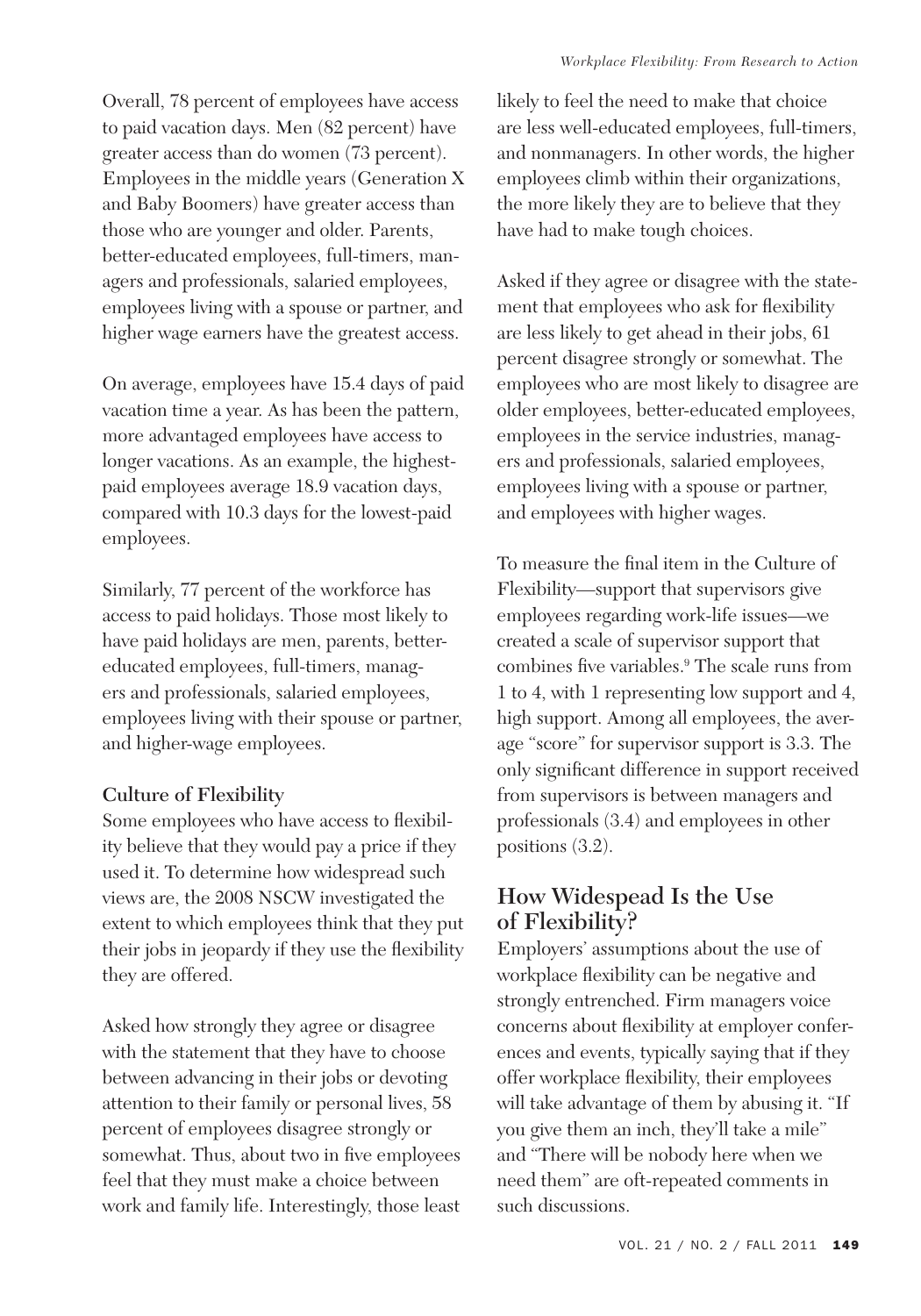The 2008 NSCW is one of the first studies to investigate the usage of flexibility nationwide. Asked if they "sometimes" use a variety of types of flexibility, 79 percent of employees with access to traditional flextime report that they sometimes use it; 46 percent of those with access to compressed workweeks report that they sometimes use it; and 64 percent of those allowed to work some of their paid hours at home report that they sometimes do so. These types of arrangements, once adopted, can become predictable so that employers and employees can know when and where employees are working. The study finds that employees make less use of shortnotice flextime: 19 percent never use it, 70 percent use it once a month or less, and only 11 percent use it regularly. Likewise, only 3 percent of those allowed to work mainly at home do so, and 23 percent of those who could work part year adopt that schedule.

Likewise employees take less time off than they are allowed. For example, although they are offered, on average, 15.4 days of paid

vacation time, they take 12.9 days on average. Only 60 percent of employees use all of the vacation time available to them in a year. Employees who receive at least five paid days off a year for personal illness on average took 1.9 days for personal illness over the past three months. Eighty-nine percent are satisfied with the amount of time they are given.

Employees who are allowed to volunteer during some of their paid hours spend 4.8 hours a week on these activities—or the equivalent of half a workday (though the 2008 NSCW measure does not indicate whether these hours are on-the-job hours). Finally, among employees who have given birth to or adopted a child in the past six years, mothers take 14.4 weeks off on average, and fathers take 5.4 weeks (though these totals likely include personal and vacation time).

In sum, although a small number of employees may take advantage of their employers by abusing the flexibility they are offered, most appear to use it quite conservatively,



Figure 2. The Relationship between Job Engagement and Access to Flexibility\*

Source: Families and Work Institute, 2008 National Study of the Changing Workforce.

\*This figure shows that the relationship between having access to flexibility and an employee's level of engagement would occur by chance 1 in 1,000 times.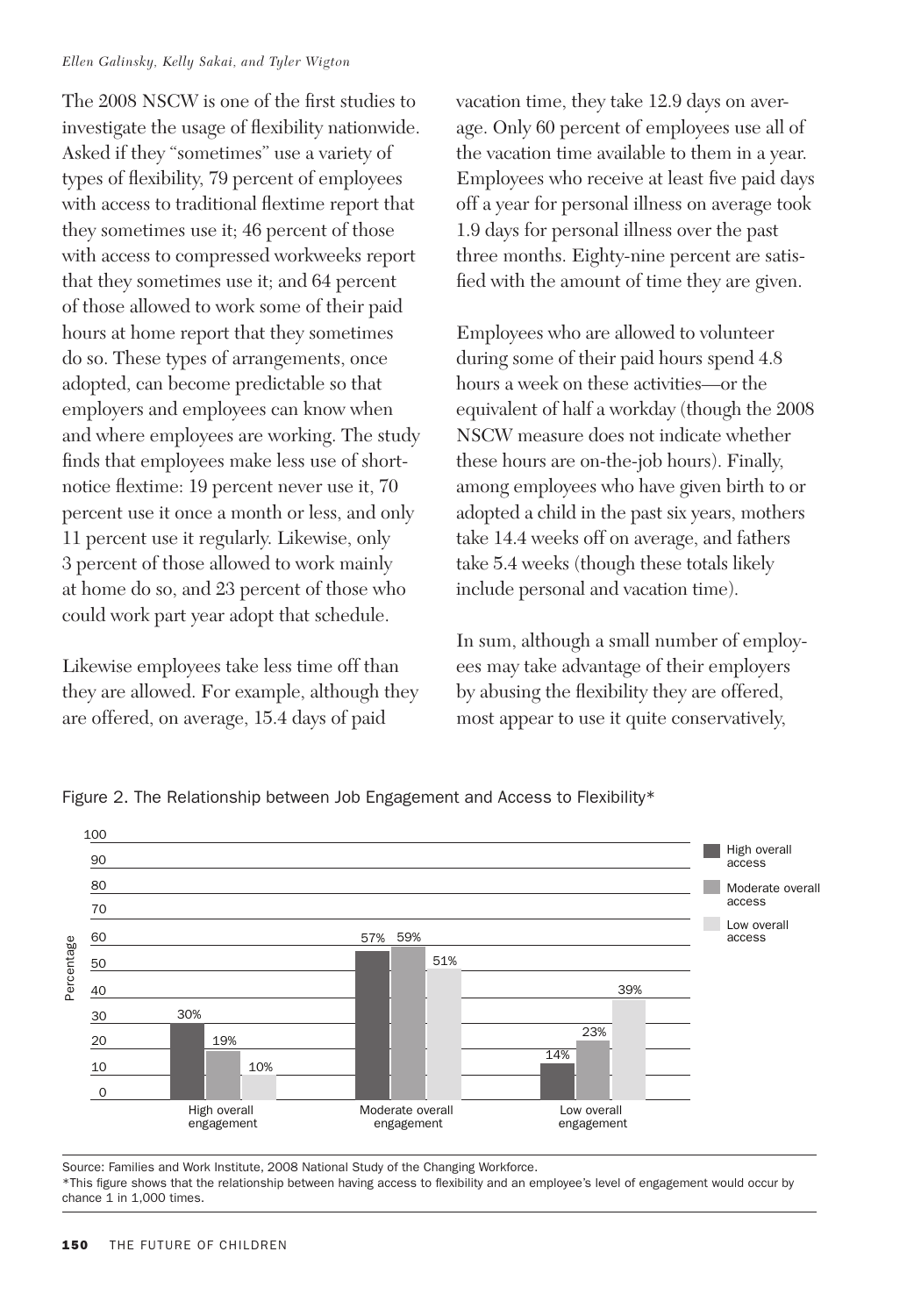indicating that employers' fears about high usage and abuse are largely unfounded.10

## **Does Access to Flexibility Make a Difference in the Workplace?**

Findings from the 2008 NSCW indicate that employees want flexibility; that access to it varies, with more advantaged employees being doubly advantaged in that they have greater access; and that overall usage is modest. To what extent do the NSCW data address the larger issue: does access to flexibility matter—both for employers and for employees? Though correlations do not indicate causation, we believe our findings can lead the way to other studies that do assess causation. Several studies are now under way to assess employee outcomes such as job engagement, retention, physical health, and well-being before and after employees are offered greater access to supportive supervisors and flexibility (such as the studies funded by the National Institutes of Health and conducted by the Work, Family, and Health Network).<sup>11</sup>

To explore whether access to flexibility makes a difference in the workplace, we used a global measure of access to thirteen types of flexibility included in the 2008 NSCW.12 We conducted a series of analyses to determine how access to flexibility affects four workplace outcomes of interest to employers and employees: job engagement, job satisfaction, job retention, and employee health. Our focus was on access to, rather than use of, flexibility, because analyses reveal that access has a greater impact on workplace outcomes than usage. It appears that flexibility functions like an insurance policy—just knowing that flexibility is there for them, should they need to use it, appears to be reassuring to employees.

#### **Job Engagement**

One workplace outcome about which employers are deeply concerned is job engagement—which they see as a proxy measure for productivity and business success.13 As figure 2 shows, flexibility and engagement are positively linked.14 For example, 30 percent of employees with high access to flexibility are highly engaged in their jobs, compared with 19 percent of those with moderate access and only 10 percent of those with low overall access. Similarly, 39 percent of employees with low access to flexibility have low overall job engagement, compared with 23 percent of those with moderate access and 14 percent with high access. Interestingly, the relationship between high, moderate, and low access to flexibility and moderate job engagement is less systematic, a finding that warrants further investigation by other researchers.

#### **Job Satisfaction**

Job satisfaction is also positively linked to access to flexibility (figure 3).15 Sixty percent of employees with high access to flexibility are highly satisfied with their jobs, compared with 44 percent of those with moderate access and only 22 percent of those with low access.

#### **Retention**

Overall, according to the 2008 NSCW*,* 17 percent of employees are very likely and 23 percent are somewhat likely to make a concerted effort to find a new job in the coming year. As the national economy slowly recovers, many employers know that they need to retain their best talent to thrive. Among employees with high access to flexibility, 71 percent are very unlikely to try to find a new job in the coming year, compared with 61 percent of those with moderate access and 45 percent of those with low access (figure 4).16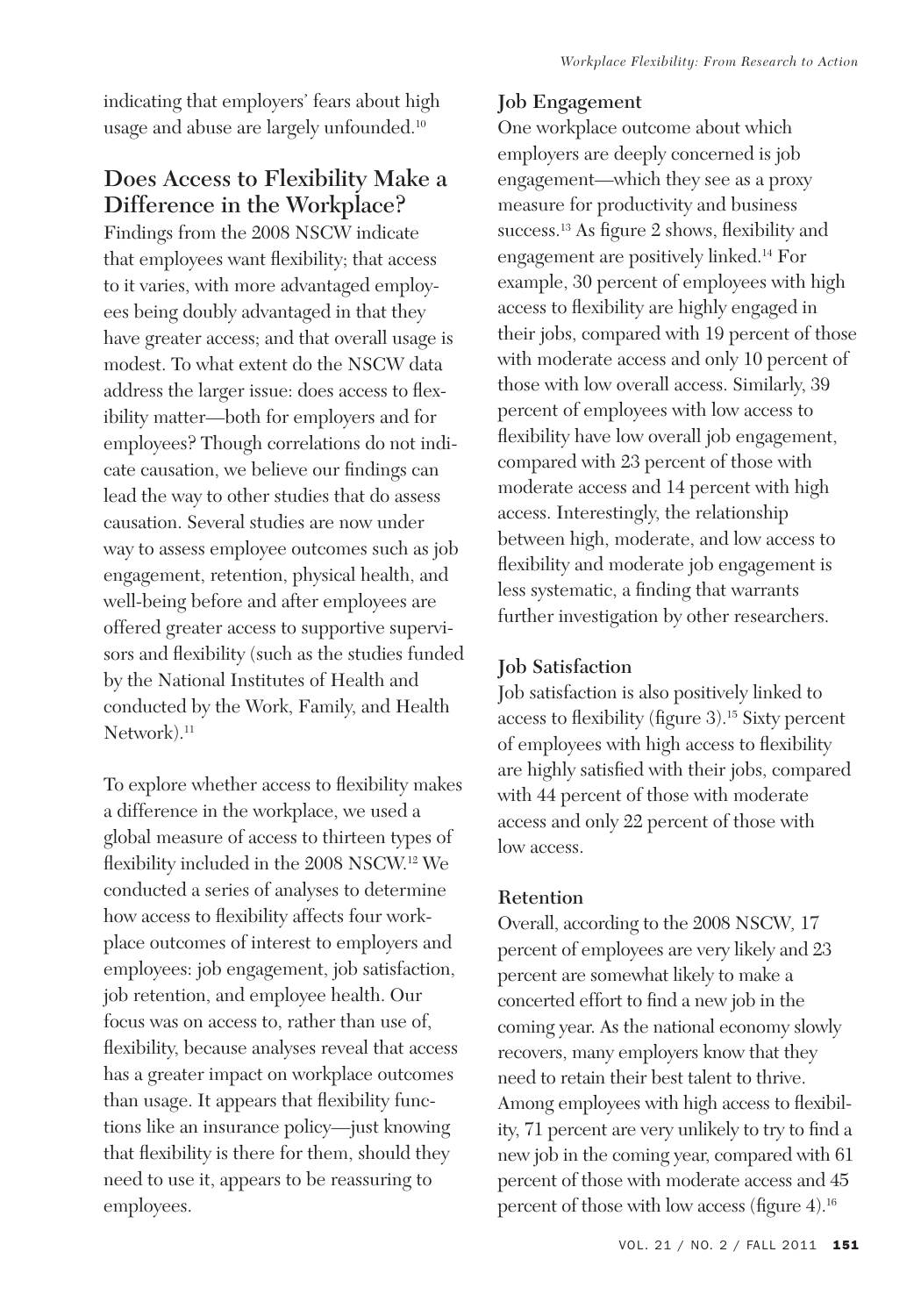

#### Figure 3. The Relationship between Job Satisfaction and Access to Flexibility\*

Source: Families and Work Institute, 2008 National Study of the Changing Workforce. \*This figure shows that the relationship between having access to flexibility and an employee's level of job satisfaction would occur by chance 1 in 1,000 times.

The inhospitable nature of an inflexible work environment has led some mothers to leave successful jobs in a number of fields and return home to raise their children. In *Opting Out? Why Women Really Quit Careers and Head Home*, Pamela Stone chronicles the experiences of women who quit their jobs because of a one-size-fits-all work environment and the unwillingness of corporations and managers to help women create other options.17 Only a few of these women had originally planned to leave the workforce to raise children; most had expected to continue with their careers while raising their families, but found it very difficult to do. Phyllis Moen and Patricia Roehling similarly call attention to how the mystique "that Americans give their all to paid labor in order to 'make it'" is at odds with the expectations of women today. In their book, *The Career Mystique*, they illuminate the clash between the expectation that employees will devote their entire lives to their employer and the reality of life among dual-earner families today.18

#### **Employee Health**

As escalating health care costs take a rising toll on employers' bottom line, the overall health of the U.S. workforce is in decline.<sup>19</sup> On average, less than one-third of employees (28 percent) say their overall health is "excellent"—a 6-percentage-point drop since 2002. For that reason, the link between employee health and access to flexibility (figure 5) is of particular concern, particularly because of the cost implications. Among employees with high access to flexibility, 39 percent report being in excellent health, compared with 29 percent of those with moderate access and only 20 percent of those with low access. Again, however, these relationships are complex and warrant further investigation.

## **An Experiment to Increase Access to Flexibility**

The findings reported above as well as those from other articles in this volume reveal that workplace flexibility can have positive benefits for employers, employees, and children.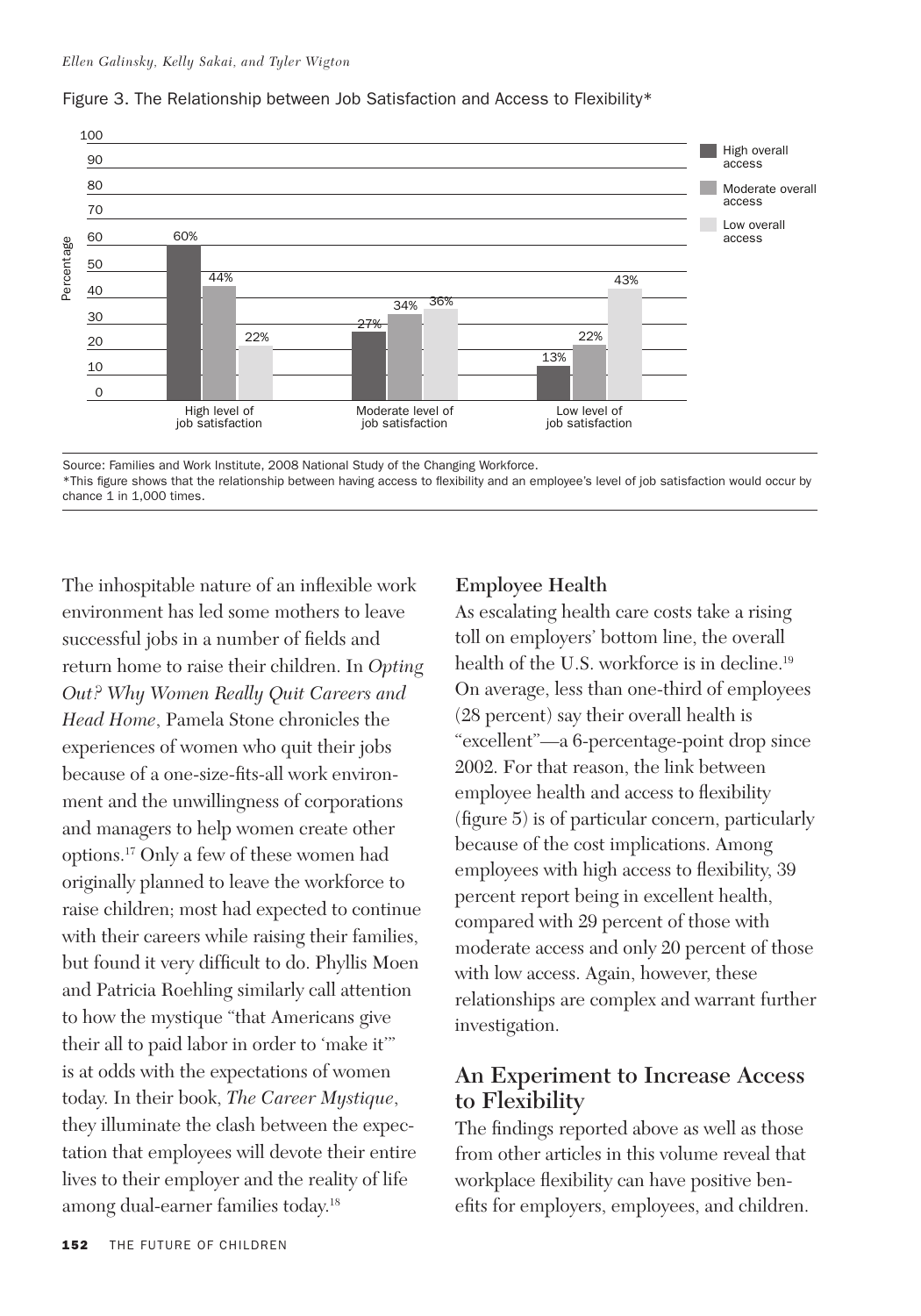

Figure 4. The Relationship between Job Retention and Access to Flexibility\*

Source: Families and Work Institute, 2008 National Study of the Changing Workforce. \*This figure shows that the relationship between having access to flexibility and an employee's likelihood of leaving his or her job in the next year would occur by chance 1 in 1,000 times.

So the question is how to increase flexibility. There are two broad alternatives: a *mandated* approach, where change is required by law, and a *voluntary* approach, where employers recognize their own self-interest in offering workplace flexibility and thus increasingly provide it.

In 2003, the Alfred P. Sloan Foundation challenged Families and Work Institute to create and evaluate an experiment to increase the voluntary adoption of workplace flexibility. The resulting project, called When Work Works, was launched later that same year with funding from the Sloan Foundation. The project, based on a strategy of community involvement, was directed by Families and Work Institute in partnership with the Institute for a Competitive Workforce (an affiliate of the U.S. Chamber of Commerce) and the Twiga Foundation. In 2011 the Society for Human Resource Management partnered with Families and Work Institute to expand the project in new ways.

## **Eight Principles of the Theory of Change**

The conceptual basis of When Work Works is a theory of change developed by Families and Work Institute after extensive consultations with scholars and practitioners who have successfully carried out change experiments. Eight principles inform this theory of change.

The change theory's first principle is to proceed in stages. Social and business change takes time and requires a long-term strategy that unfolds slowly, with each stage containing within itself the seeds of the next. The first stage is raising awareness; the second, changing behaviors; and the third, engaging people in action.

The second principle is to understand how the public frames the issue. Knowing in advance how people see the issue helps target change for maximum effectiveness. It also ensures against the inadvertent use of language or issues that trigger unnecessary opposition or backlash.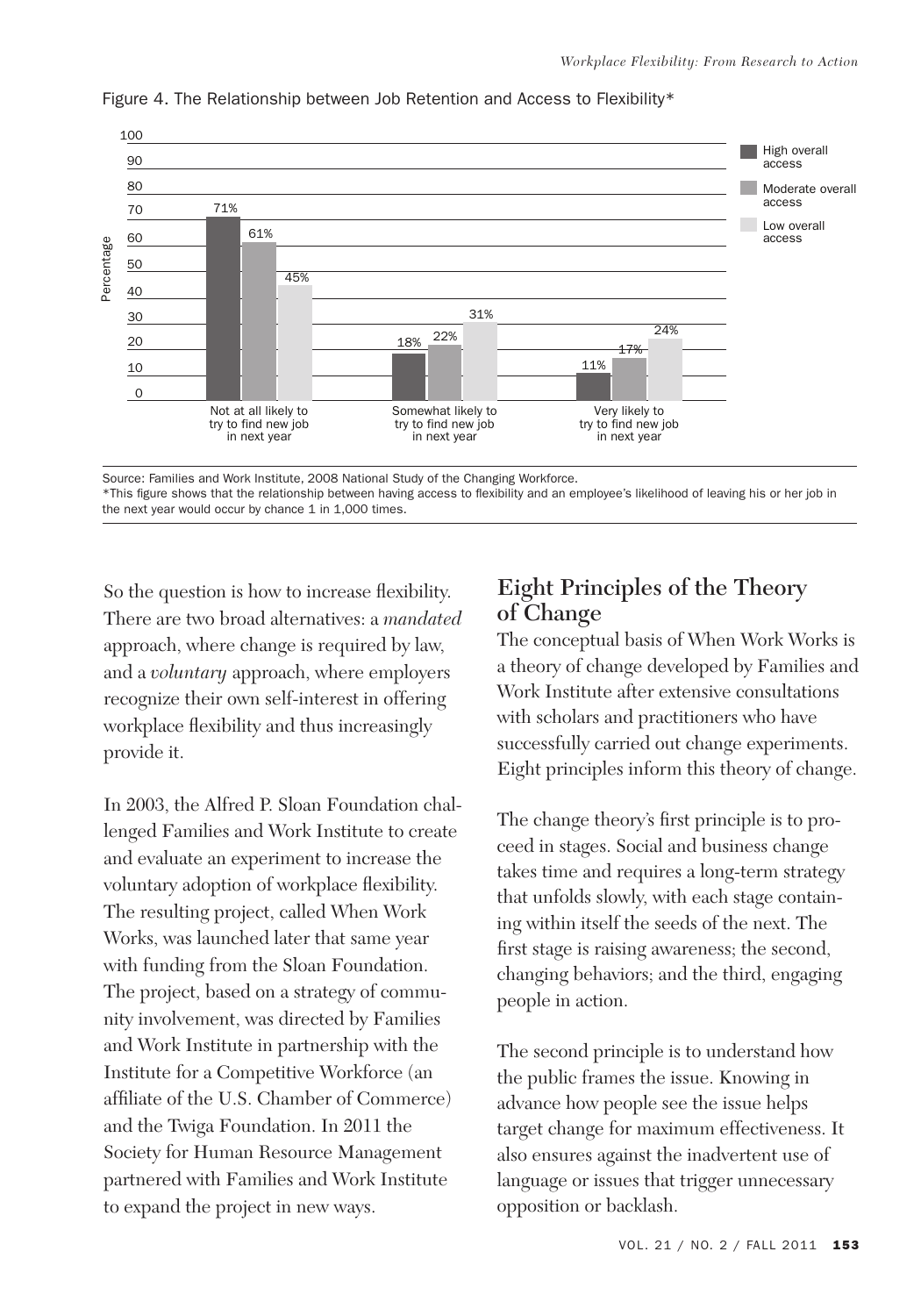

#### Figure 5. The Relationship between Overall Health and Access to Flexibility\*

Source: Families and Work Institute, 2008 National Study of the Changing Workforce. \*This figure shows that the relationship between having access to flexibility and an employee's health would occur by chance 1 in 1,000 times.

The third principle of the theory of change is to focus on action. Changing attitudes is not enough. It is important to be able to specify concrete steps when people say, "I get it. What do you want me to do?"

The fourth principle, that messages are critical, incorporates several ancillary lessons. One is that unexpected messages can get people's attention. An unexpected message causes people to take in information precisely because it is unexpected. Another related lesson is that the message should be based on solid research that spells out not only the benefits of change, but also the costs of no change—of not taking action. People change their opinions or actions when they see that the benefits of change can outweigh the costs of no change. This kind of cost-benefit analysis is what employers call "making a business case." A third related lesson is the need for messages to project into the future. It is easier for people to think about the present in new ways and to move beyond everyday realities

and opinions when they are looking into an unknown future. The final lesson is the importance of tailoring different messages for different groups. One size does not fit all.

The fifth principle is that unexpected messengers also make a difference. Hearing messages from the usual messengers (for example, advocates talking about the importance of their advocacy issue) is predictable and easy to dismiss as self-interest. Hearing messages from unexpected messengers creates increased attention and involvement.

The sixth principle is to target the people who have the power to bring about change to recognize, connect with, and assist them. It is essential first to define both the decision makers and those who influence them and then to target both groups—typically, public policy makers, businesses, professionals, the media, citizens, families, and employees and finally to develop strategies to reach them effectively. Enabling people in diverse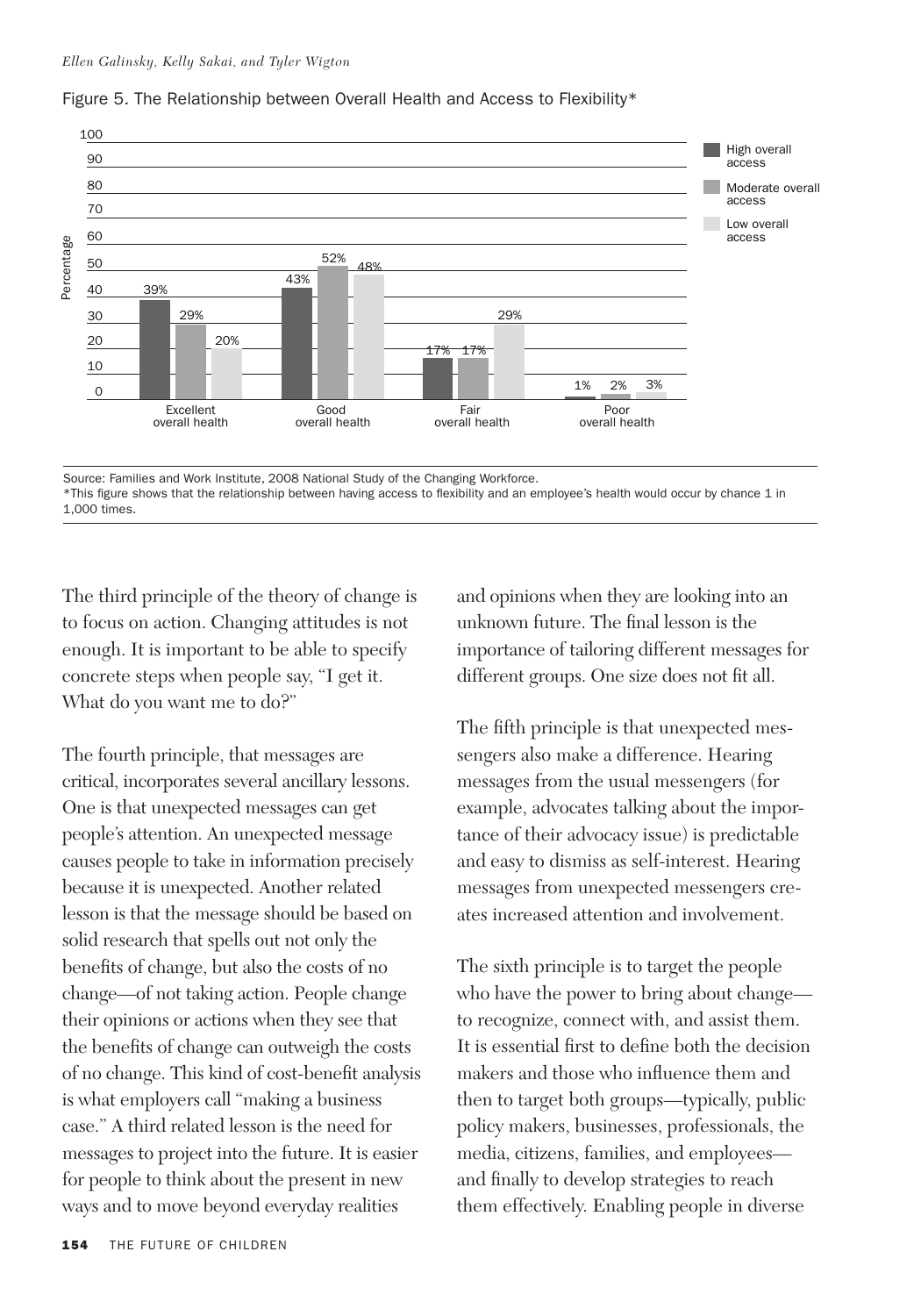sectors to feel connected to a large change initiative and to learn from their successes and failures can be very sustaining.

The seventh principle of change is to take advantage of opportunities as they arise. The release of a new study or some event that captures the public's attention could lead to unexpected opportunities. It is critical to take advantage of an issue that has already engaged the public or key constituencies to show how it relates to the change effort.

The final principle of the theory of change is to plan in detail what outcomes to expect and to assess results and make adjustments all along the way. Goals should be built into the process from the very beginning. Continuing to assess progress in reaching these goals allows for ongoing mid-course corrections and a greater likelihood of achieving what is hoped for and expected.

## **The Strategy of Change**

To reach small and mid-sized employers (where most U.S. employees work) as well as large employers from all sectors—public, private, for-profit, and not-for-profit—When Work Works took a local and worksite, or community involvement, strategy. The strategy was chosen before the analyses from the 2008 NSCW became available, but in retrospect it could hardly have been better suited to the survey results. In detailing who has most access to workplace flexibility, the 2008 NSCW survey described, again and again, the more advantaged worker<sup>20</sup>-men, parents, married employees, employees who are better educated, who are salaried, who are managers and professionals, full-timers, employees in the service industries, and those with higher wages. To reach less advantaged employees, who do not yet have and who most need access to flexibility, the

project would have to do extensive outreach within communities.

When Work Works was launched as a pilot effort in eight communities in 2005. Having a pilot year made it possible to get the kinks out before expanding—as the project has done every year thereafter. In 2011, the project is ongoing in twenty-eight communities and statewide in five states. Each of these communities and states is asked to take a series of strategies, which grow out of the eight principles of the theory of change.

#### **Strategy 1: Create a Coalition of Community Leaders**

Community leaders serve as champions for workplace flexibility. This strategy targets the people who have the power to bring about change with the aim of recognizing, connecting with, and assisting them. Coalitions of leaders involve local "movers and shakers" who represent diverse constituencies, such as local and state government, business councils and employer groups, media, nonprofits, and workforce development. The When Work Works project provides these local leaders with information, tools, and resources to be champions for creating better workplaces in their communities so that they, in turn, can become expected and unexpected spokespersons for change.

#### **Strategy 2: Provide Educational Events within the Community**

This strategy speaks to the principle of moving in stages from changing awareness to changing behavior to engaging people in action. The lead organization, in partnership with its coalition of community leaders, hosts a minimum of two educational events on effective *and* flexible workplaces. This business-to-business strategy integrates workplace flexibility with existing business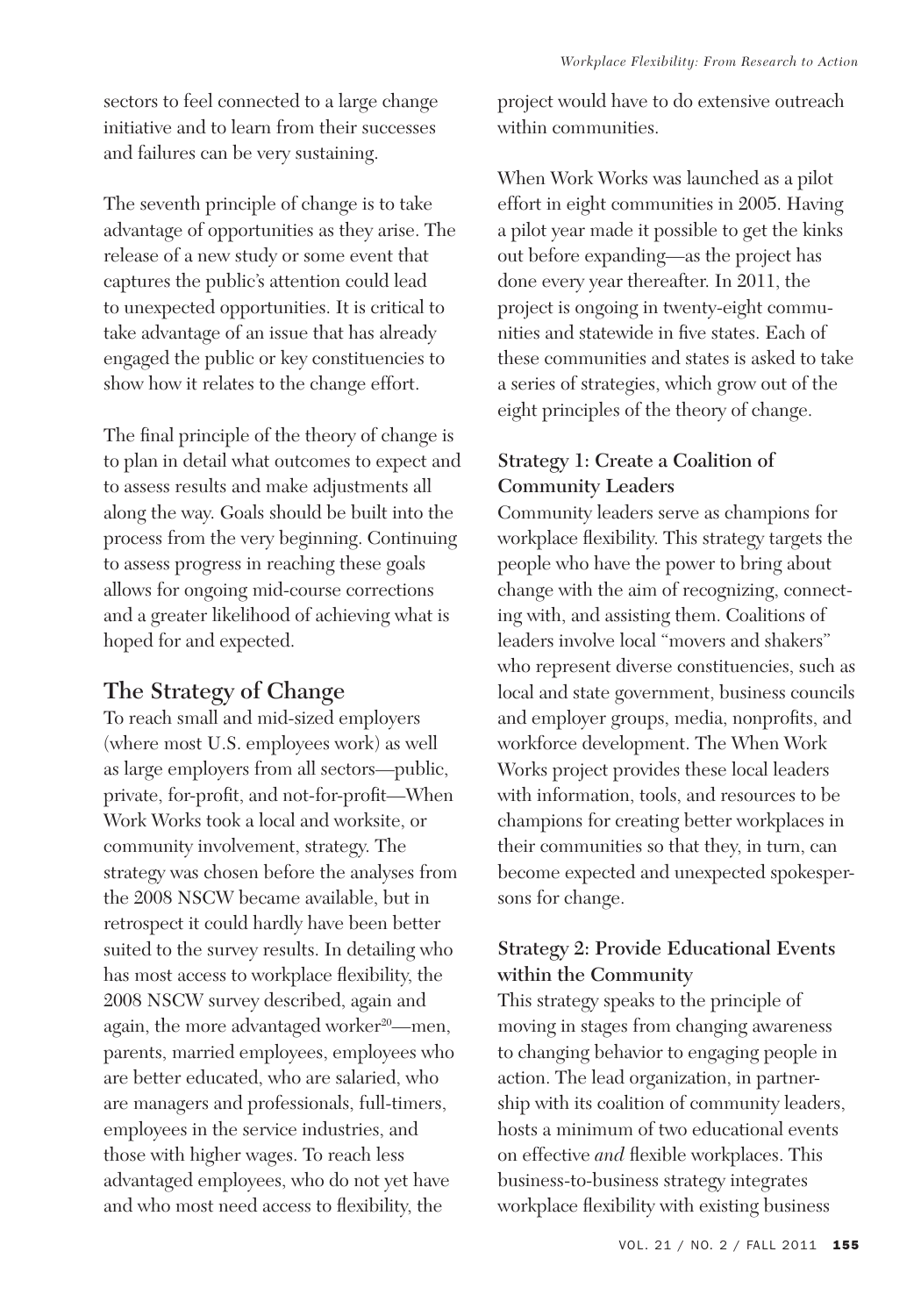#### *Ellen Galinsky, Kelly Sakai, and Tyler Wigton*

topics and presents it as a stand-alone live or webinar event. The national When Work Works team has supported this educational effort by providing and suggesting resources and services that can be customized to meet the issues and needs of a particular community or audience.

#### **Strategy 3: Provide Media Outreach within the Community**

This strategy is linked to the principle of knowing ahead of time how the public sees this issue. When the When Work Works initiative was launched in 2003, workplace flexibility was seen largely as a benefit either for employees—a perk that was given to an individual (often a woman)—or for employers—a strategy to help businesses manage the ebbs and flows of demand by having "on call" employees who have little certainty about their work schedules.

The challenge has been to reflect solid research—that flexibility can be a component of effective workplaces that can benefit employers, employees, and communities alike. When Work Works has tackled this challenge by sharing research data on the potential links between workplace flexibility and employers, employees, and communities.

The partner communities provide a gateway to local media outlets for targeted efforts, especially because members of the local business media often belong to the leader coalitions and because the communities are responsible for outreach to local media. The When Work Works national team provides support for these efforts and continues to release research that keeps these issues in the news.

Since When Work Works first went into operation, overall media attention to workplace

flexibility has grown, and the issue is now being reported less as a "nice-to-have" benefit in human-interest stories, and more as a necessary business tool in hard-news stories.

**Strategy 4: Implement the Sloan Awards**  This strategy speaks to the principle of knowing what you want people to do. At the center of When Work Works are the Sloan Awards. Worksite-based awards make it possible for organizations to be evaluated on their effective and flexible programs and policies as well as their organizational culture. The Sloan Awards also allow When Work Works to evaluate its progress in bringing about change.

Employers are eligible to apply for the Sloan Awards if they have been in operation for at least one year and have at least ten employees who work from or report to the applying worksite. Employers can reapply every year, whether or not they win. The application process takes place in two rounds. In Round I, *employers* self-nominate by completing a questionnaire about their worksite's flexibility practices, policies, and the supportiveness of its work culture. Responses to the questionnaire are then measured against norms that have been derived from Families and Work Institute's ongoing nationally representative study, the National Study of Employers. To qualify for Round II, employers must rank in the top 20 percent of employers nationally.

In Round II *employees* are asked about their access to and use of flexibility, the aspects of the workplace culture that support their ability to work flexibly, whether they experience "jeopardy" when working flexibly, and their access to other ingredients of an effective workplace. Of those surveyed, a minimum of 40 percent must respond (the average response rate is 52 percent).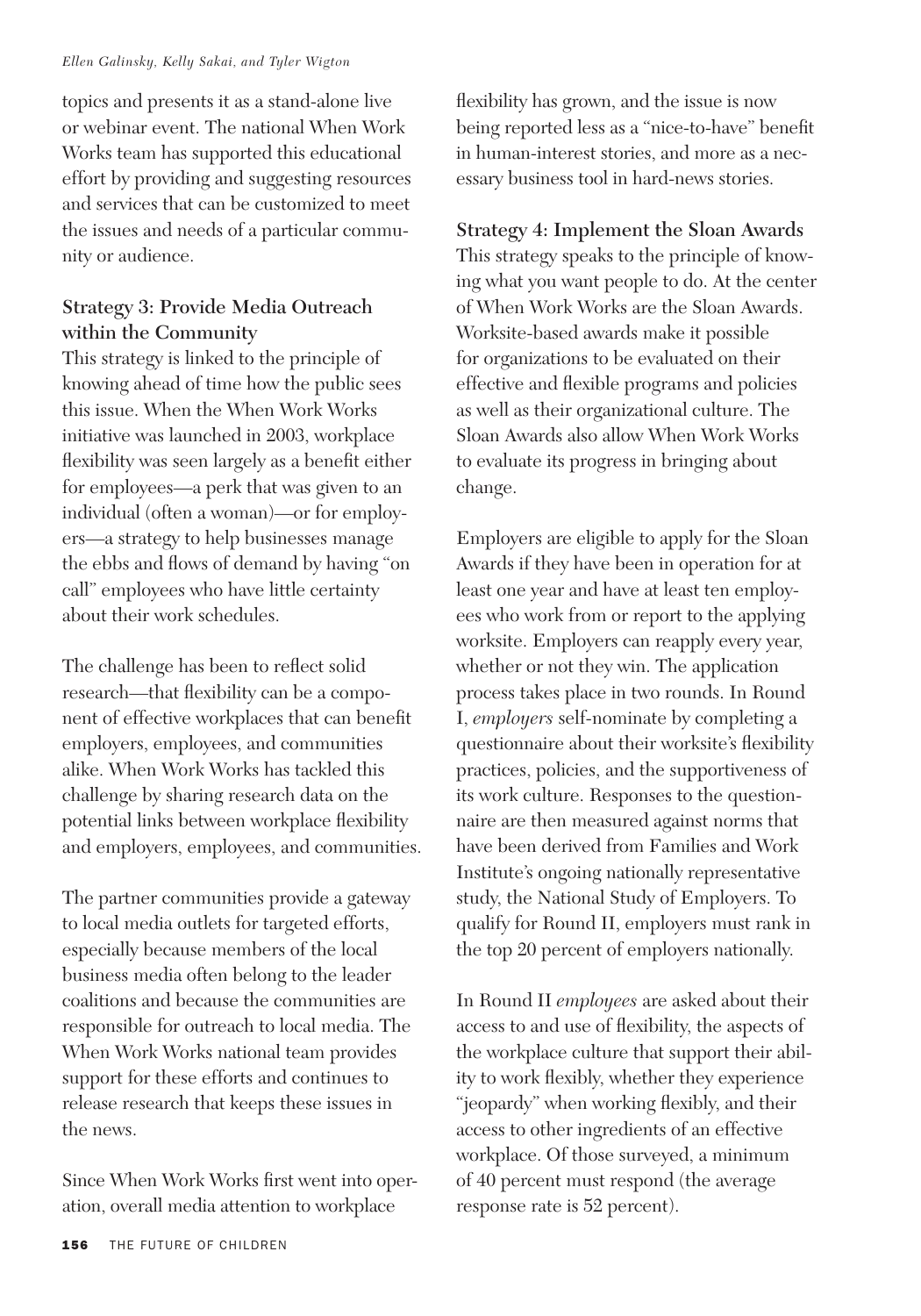On the basis of both the employer and employee questionnaires, an overall score is computed, with two-thirds of the score based on employees' responses. There is no minimum or maximum number of award recipients. All applying companies have access to technical assistance and receive an individualized benchmarking report that compares their responses on the surveys with those of employers nationally, of applicant companies, and of winners. If they participate in Round II, their benchmarking report also compares their employee data with the 2008 NSCW*.* All winning companies are written up in an annual *Guide to Bold New Ideas for Making Work Work*, which describes and promotes best practices in workplace flexibility.

#### **Strategy 5: Specify Outcomes and Measure Results**

The principle of detailing expected outcomes, assessing results, and making changes informs this strategy. Every year, When Work Works sets goals and measures itself against them, making changes as necessary.

#### **Lessons Learned**

Through the When Work Works project we have learned important lessons about when workplace change is most likely to occur.

The first lesson is that key community leaders across different sectors (business, media, government) must direct the effort locally. A well-functioning coalition of key community leaders can ensure that the initiative is informed by diverse constituents; that it taps into networks that can lead to new opportunities and synergies; and that it maintains a continuum of support, keeping change going during times of transition. By securing the commitment of influential leaders, including unexpected messengers, partner communities build a broad-based foundation of local

support, sowing the seeds for a sustainable grassroots movement for workplace change.

Houston, Texas, for example, promoted workplace flexibility as a community solution to ease traffic congestion and lessen pollution under the leadership of former Mayor Bill White. By moving even a relatively small number of people off the roads during peak congestion times, Flex in the City was able to improve commuting time, reduce traffic congestion and pollution, and help employers improve productivity as well. The mayor's office worked with the city's mass transit and Commute Solutions programs, local employers, chambers of commerce, and the When Work Works national team. This community approach served the program well and ensured its continuity after the mayor left office. Although no longer housed by the city government, the initiative, now called Flexworks, continues to operate as a division of TCT Enterprises, LLC, a management consulting firm, and is poised to expand to other areas of Texas.

The second lesson is that change is most likely when community leaders are committed to improving workplaces to meet an important community challenge. For local efforts to take root and succeed, workplace flexibility must be framed not just as an employer issue that can yield business benefits, but also as a community issue—such as reducing traffic congestion and air pollution, becoming green, attracting younger workers, retaining older workers and helping them live better as they age, and responding to economic challenges. One role of the leadership coalition is to help define the community case for the initiative.

In Dayton, Ohio, for example, flexibility is framed as a way for the community to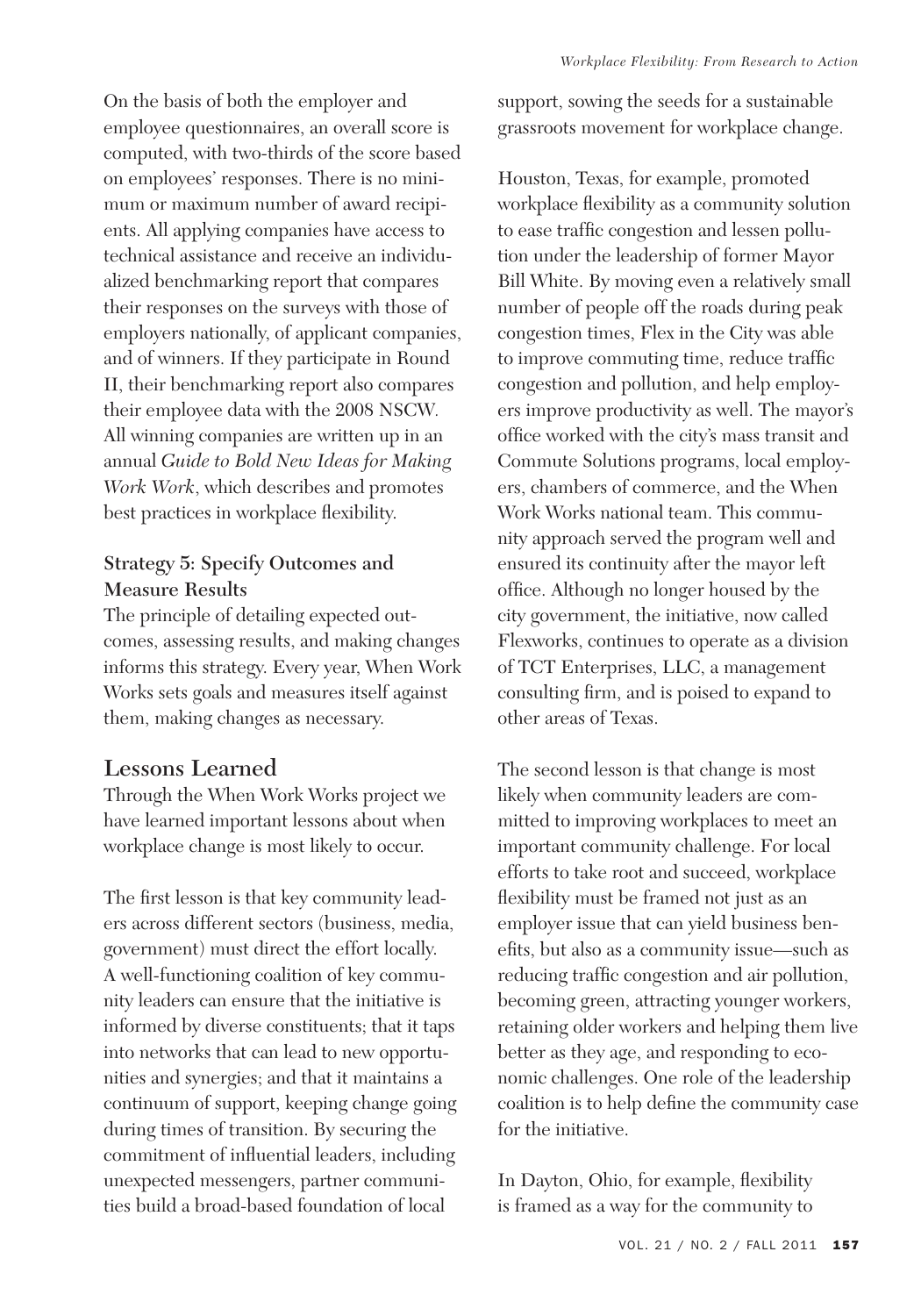#### *Ellen Galinsky, Kelly Sakai, and Tyler Wigton*

address its economic challenges. Located in the nation's "Rust Belt," the Dayton region is transitioning from a manufacturing-based to a knowledge-based economy. Effective and flexible workplaces are part of the community's overall workforce development strategy to recruit and retain talent. Michigan, a statewide When Work Works partner, likewise focuses on flexibility as a strategy for attracting new businesses to the state.

The third lesson is that flexibility does not stand alone but should be viewed as one component of an effective workplace. Research from Families and Work Institute has found that flexibility is one element albeit an essential one—of an effective workplace that benefits employers and employees. Analysis of 2008 NSCW data has identified six criteria of effective workplaces: job challenge and learning, a climate of respect, autonomy, work-life fit and flexibility, economic security, and supervisor task support.

Because employers know that flexibility alone will not solve all their problems, flexibility has much more resonance in the context of other more accepted components of an effective workplace. In effect, making flexibility one component of an effective workplace reflects the principle in the theory of change that action should be based on solid research evidence. It also builds on a cost-benefit strategy. When employers' own company research shows that certain components of an effective workplace enhance their employee engagement and productivity, they can begin to see flexibility in a similar light.

The fourth lesson is that the effectiveness of the Sloan Awards grows out of the respect they earn from the employer community by providing quality assurance and by being based on a rigorous application process.

When Work Works uses the Sloan Awards to assess—rigorously and comprehensively workplace flexibility programs, policies, practices and culture, and the components of an effective workplace. The award program, one of the few such evidence-based programs in the country, draws on information about effective and flexible workplaces from Families and Work Institute's nationally representative studies of employers and employees. The award is unique in being worksite-based and reaching employers of all sizes and industries—from mom-and-pop shops to global companies. It also reaches employers with varying ethnic groups and income levels, as well as companies where people have said flexibility is "not possible," such as call centers or manufacturers.

The application process is reviewed annually by subject-matter experts and modified to address emerging concerns. The criteria for the awards evolve in response to changing conditions so that there is always "something new." In 2009 new questions included how employers were helping employees manage the recession; in 2010, how to help employees increase their education and improve their skills. In 2011 surveys are addressing the flexibility needs for members of the military and their families.

The fifth lesson is that workplace awards alone are not sufficient to bring about change. The awards' effectiveness is magnified because they are part of a continuing process that includes education, technical assistance, and employer-to-employer communication about promising practices and how-to techniques. Applicants for a Sloan Award receive, in essence, a comprehensive tutorial on the different types of programs and policies that employers might use to create effective and flexible workplaces. Upon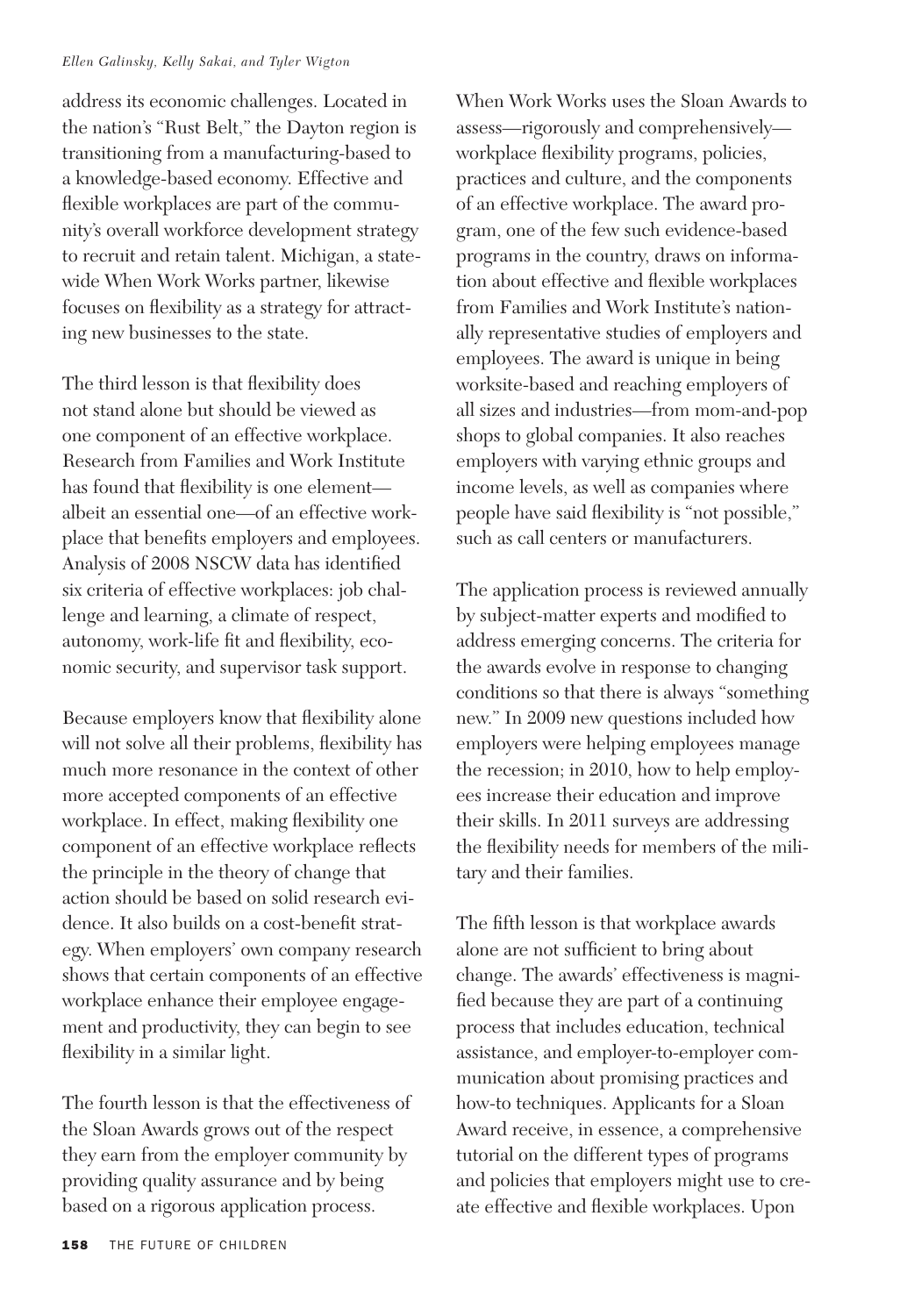completing the process, all applicants receive a custom benchmarking report, which compares their employer and employee responses to other Sloan Award applicants and winners as well as to nationally representative data. An annual publication, the *Guide to Bold New Ideas for Making Work Work*, compiles promising practices from all of the award winners and is a useful resource for any employer, manager, or employee interested in innovative workplace initiatives.

Finally, what we have learned as these lessons have been absorbed and the change experiment has matured is that workplace flexibility has increased. When Work Works is not a controlled experimental study, in which subjects are randomly assigned to different conditions and cause and effect can be rigorously determined. Many conditions beyond the project's control—not least, the local, national, and global economy—affect what happens to flexibility. Another complication is that the employers involved in the project are self-selected and thus do not represent a random group of employers within the population. These limitations make it impossible to draw causal conclusions about whether and how the When Work Works project has increased flexibility. That said, however, flexibility has increased over time among participants in the project. Analysis of the data to try to explain that increase more narrowly has been inconclusive. The length of time that communities are involved with this initiative,

for example, is not consistently linked with increased employer flexibility. For four years there was a consistent link between increases in workplace flexibility and repeated applications for the Sloan Awards. That correlation made sense, on the hypothesis that the process itself—the benchmarking reports, technical assistance, and the best-practice guide—helps reapplying employers improve. Then, in 2009–10 all applicant companies, not just repeat applicants, saw an overall increase. We hope other researchers will investigate the possibilities, as we will.

#### **In Conclusion**

When Work Works has offered Families and Work Institute and its partners an unprecedented opportunity to explore the conditions under which workplaces can be improved by providing employees with greater access to workplace flexibility. Initial data reveal that increased flexibility can make work "work" for increasing numbers of employers, employees, employees' families, and communities.

A perennial issue in research is how it can be applied to practice. And a perennial issue in practice is how to bring successful pilot projects to scale and make them sustainable. Now in partnership with the Society for Human Resource Management and poised to spread even further, we believe that When Work Works offers many lessons that can be adapted to other research-based change experiments.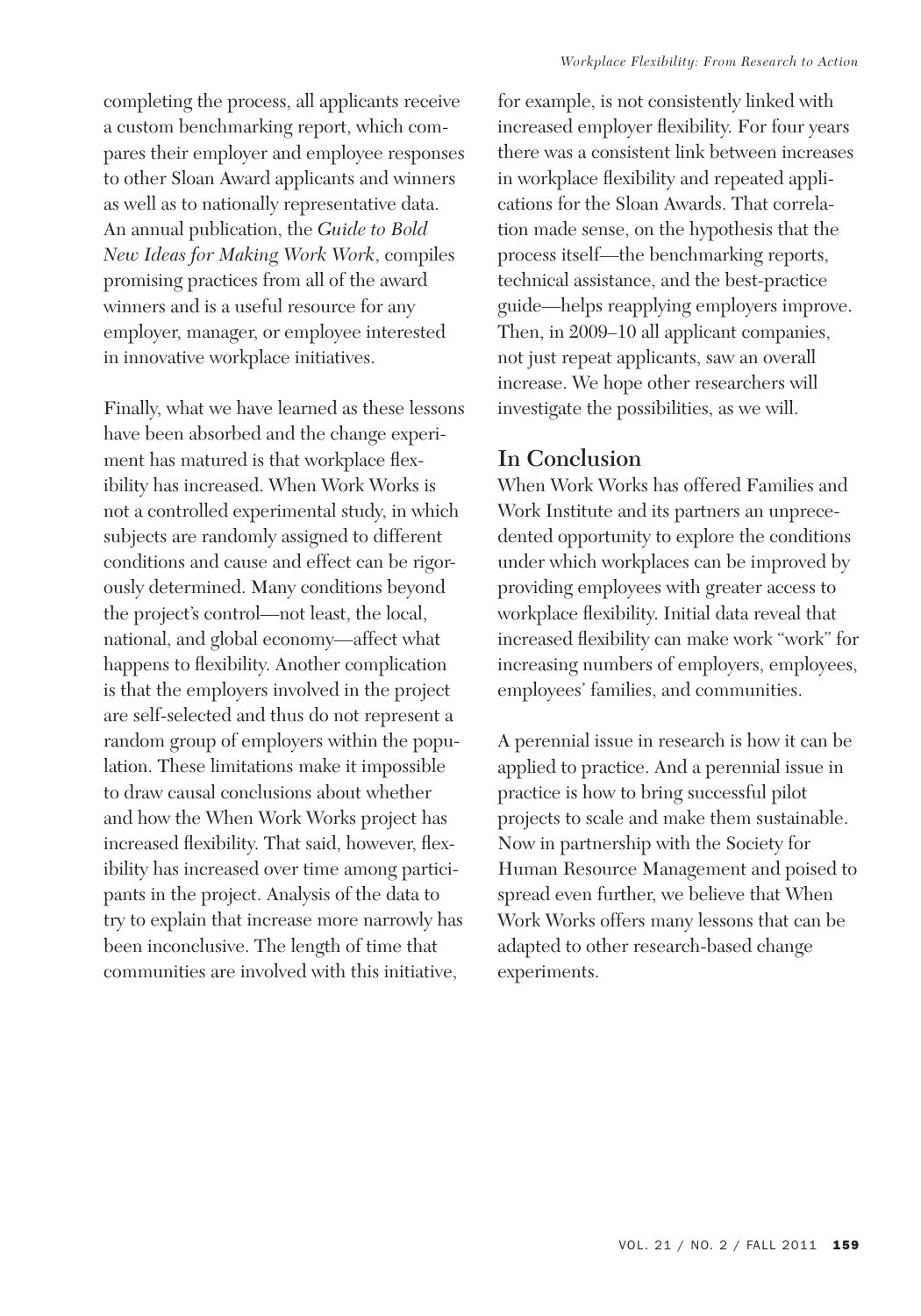#### **Endnotes**

- 1. Ken M. Nomaguchi, Melissa A. Milkie, and Suzanne M. Bianchi, "Time Strains and Psychological Well-Being: Do Dual-Earner Mothers and Fathers Differ?" *Journal of Family Issues* 26, no. 6 (2005): 756–92.
- 2. Ibid.
- 3. Shelley J. Correll, Stephen Benard, and In Paik, "Getting a Job: Is There a Motherhood Penalty?" *American Journal of Sociology* 112, no. 5 (2007): 1297–1338.
- 4. Jennifer Glass, "Blessing or Curse? Work-Family Policies and Mothers' Wage Growth over Time," *Work and Occupations* 31, no. 3 (2004): 367–94.
- 5. Michael Judiesch and Karen Lyness, "Left Behind? The Impact of Leaves of Absence on Managers' Career Successes," *Academy of Management Journal* 42, no. 6 (1999): 641–51.
- 6. Scott Schieman and Paul Glavin, "Trouble at the Border? Gender, Flexible Work Conditions, and the Work-Home Interface," *Social Problems* 55, no. 4 (2008): 590–609.
- 7. Because our initial analyses reveal that having elder care is not predictive of the outcomes we look at in this article, we exclude it from our analyses.
- 8. The 2008 National Study of Employers surveyed a representative national sample of 1,100 for-profit (77 percent of the sample) and nonprofit employers (23 percent of the sample) with fifty or more employees by telephone interviews with human resource directors. Representatives of Harris Interactive conducted the thirty-minute interviews from April 19 through August 13, 2007. Employers were selected from Dun & Bradstreet lists using a stratified random sampling procedure in which selection was proportional to the number of people employed by each company to ensure a large enough sample of large organizations. The response rate for the study was 43 percent. The maximum sampling error (margin of error) for the study in describing the total sample is approximately 2 percent.
- 9. The five variables included in the supervisor support measure are: 1) My supervisor or manager is fair and doesn't show favoritism in responding to employees' personal or family needs; 2) My supervisor or manager is responsive to my needs when I have family or personal business to take care of; 3) My supervisor or manager is understanding when I talk about personal or family issues that affect my work; 4) I feel comfortable bringing up personal or family issues with my supervisor or manager; and 5) My supervisor or manager really cares about the effect that work demands have on my personal and family life.
- 10. We analyzed the data for demographic differences in use, but there were few significant findings, so they are not included in this report.
- 11. E. Kossek and J. Michel, "Flexible Work Schedules," in *Handbook of Industrial-Organizational Psychology,*  vol. 1, edited by S. Zedeck (Washington: American Psychological Association, 2011), pp. 535–72.
- 12. The thirteen types of flexibility included in the global measure are: traditional flextime, short-notice flextime, flexplace, compressed workweek, lack of difficulty in taking time off, advance notice for overtime, at least five paid sick days for oneself, at least five paid sick days for one's child, part-time work if full time or full-time work if part time, part-year work, overall schedule flexibility, a schedule or shift that meets one's needs, and lack of career jeopardy for using flexibility.